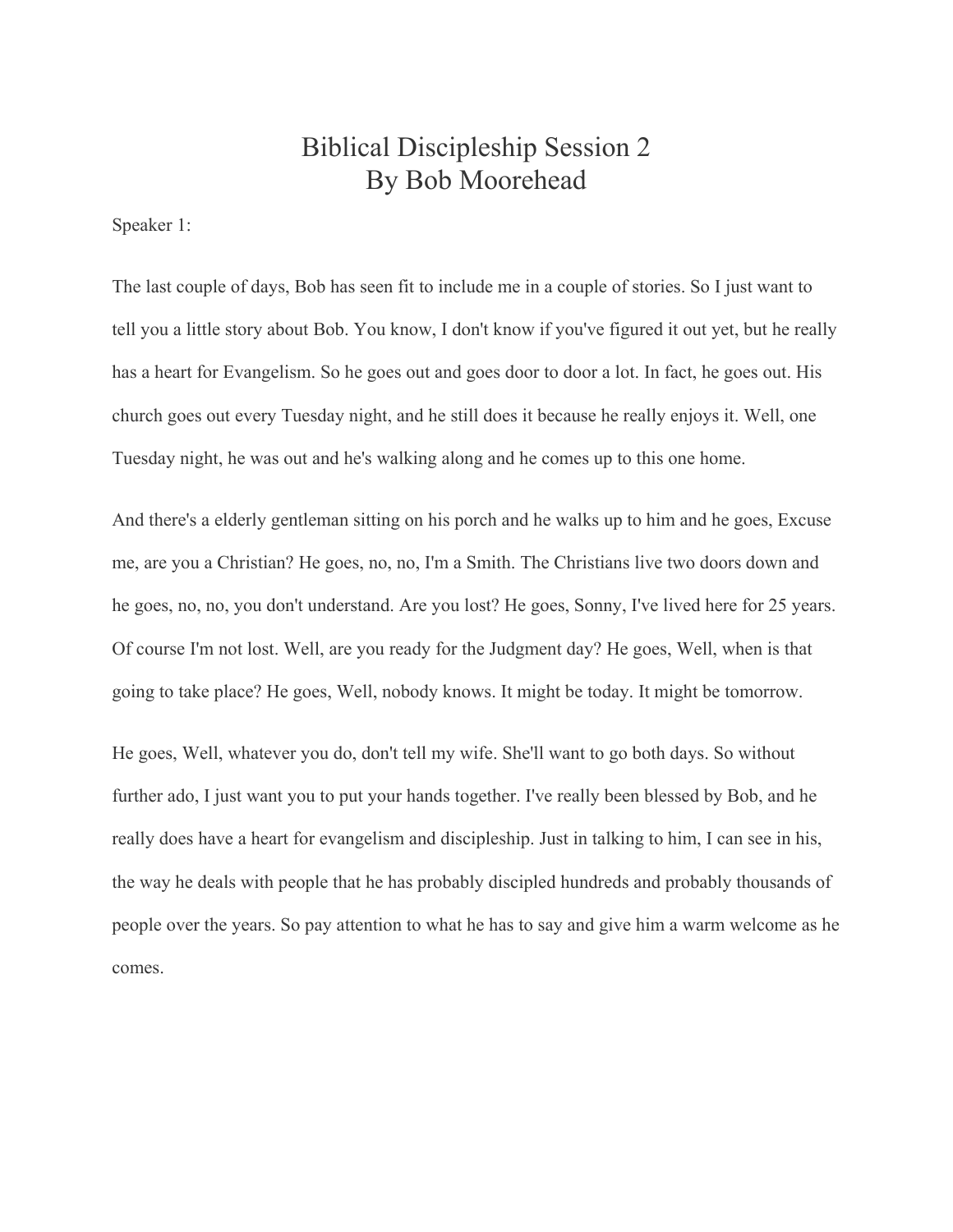## Bob Moorehead:

Well, I was going to tell the juiciest of all on Chris, but I won. I sort of pass that by, save it for a more opportune time. But it's something all of you really need to know to, but we will. But, you know, I really do like Chris. He's a neat guy. Nice. Got a fellowship with I've noticed just being around with him, he's intelligent and sharp and very good looking and very astute. And what else did you tell me to say here? Anyway, well, I'm glad all of you are here.

This room is a little cooler, a little more sedate. The chairs are a little more comfortable, so I hope that you can stay away. I want to share something with you today and we don't have a lot of time. So I'm going to go as quickly as I can that I hope that you will never, ever forget. One of the things that I struggled with is a disciple of Jesus. When I first decided to follow him was, how do you know for sure for sure. How do you absolutely know beyond the shadow of a doubt that you are truly saved?

No ifs, no ands, no buts about it. No question marks, no haziness about it. No fuzziness about it. And frankly, just to be honest with you, I struggle because when I first got saved, I had nobody to disciple me, and I want to just sort of show you something here, even before I get into that. Where do you turn this thing on? This thing looks like it came over on the Mayflower. Okay, there we go. I probably did. The objective of all discipleship has really found in Colossians 1:28.

If you're taking notes, I'd love you to love for you to jot that down because I really believe that every Christian either needs to be being discipled or needs to be discipling somebody. One of the two. There is no third option. And the objective of all discipleship is that so we may present everyone perfect or mature in Christ because none of us in this room are perfect or mature in Christ. Yet the goal of our life is to be like Jesus Christ. And if you will take your Bible just a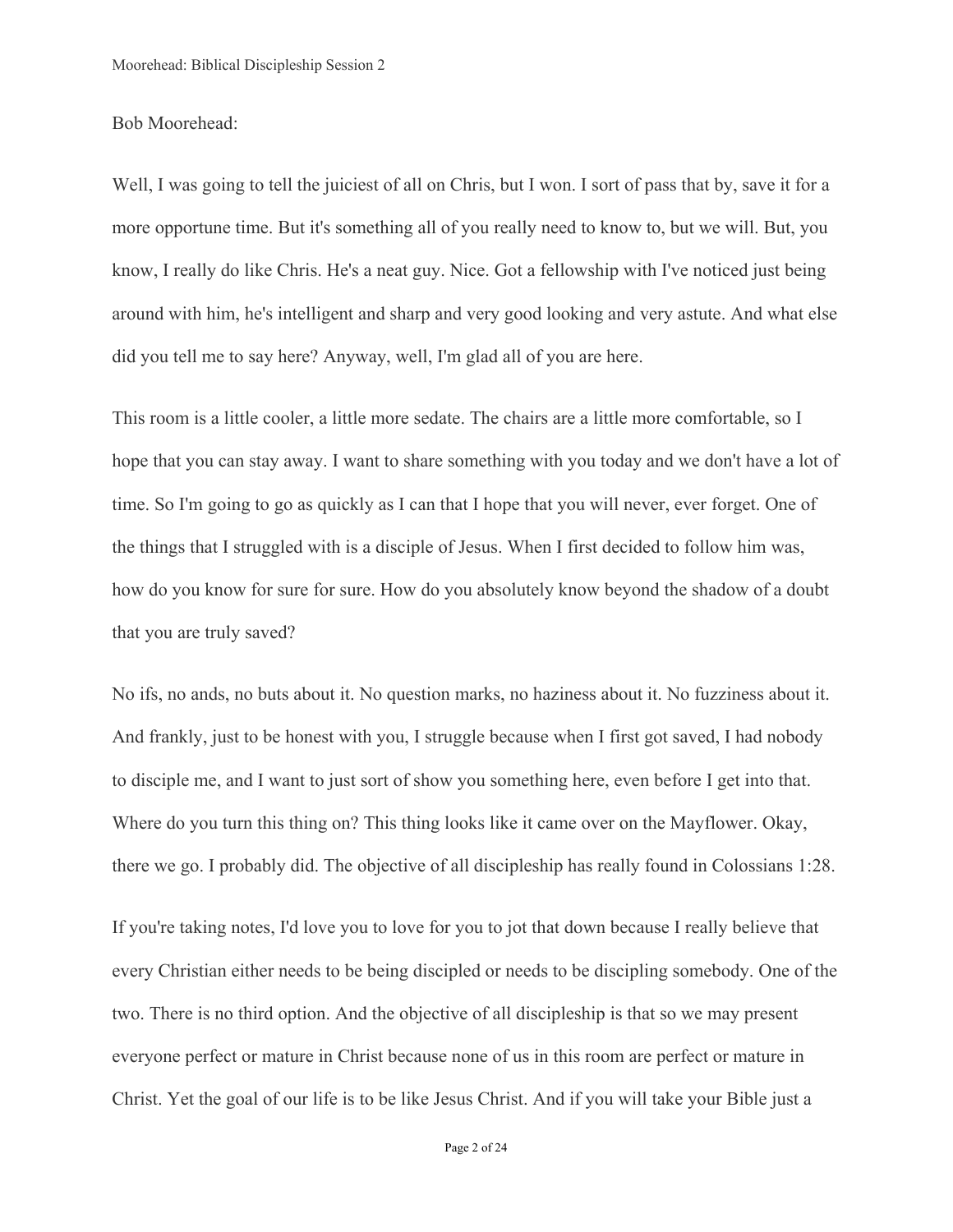moment in hand while we're talking about this and turn to 2 Corinthians, and let me just show you something because I think sometimes we get so bogged down with details, we miss the total goal of it all.

2 Corinthians, please. And let's look at chapter. Let's just look at chapter 3 for just a minute and look at verse 18, and this will really show you the objective of our whole life. 2 Corinthians 3:18. And we who with unveiled faces all reflect the Lord's glory are being transformed into His likeness with ever increasing glory, which comes from the Lord, who is the Spirit. What this really is saying to us folks, is that tomorrow we need to be more Christ like than we were yesterday.

Saturday, more Christlike than we were on Friday. Sunday, more Christlike than we were on Saturday and on and on and on the rest of our life. Wouldn't it be great if we could just take a pill that would pull all of that off? Unfortunately, you can't. So how is it going to come off? I think the first place it really begins is with how to know beyond a shadow of a doubt that we know the Lord. Now, while you're in 2 Corinthians, you might want to look at chapter 13.

And this is an interesting verse of Scripture, because I guess Paul really lays it on the line here when he says, Examine yourselves to see whether you are in the faith. Test yourselves. Do you not realize that Christ Jesus is in you? Unless, of course, you fail the test, and that's what we're going to kind of do for a few minutes today. I know that. I know that all of you profess Christ. I know that many of you have come from a Christian home that goes back to two or three generations, and I praise God for that.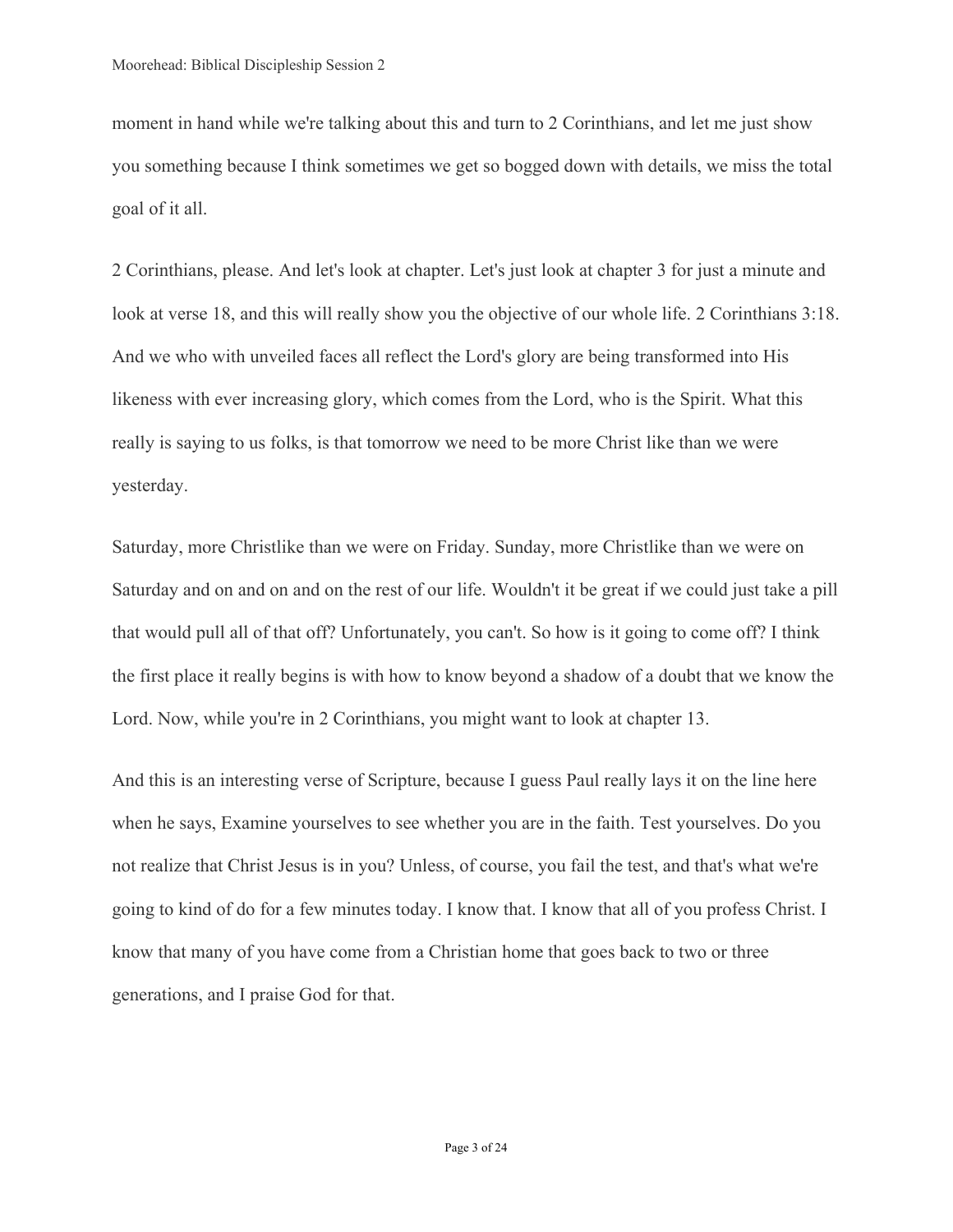But if somebody were to walk up to you on the street tomorrow and say, how do you know you're a believer? Most of you would say, well, I've accepted Jesus Christ as my Lord and Savior. Well, what does that mean? And so I want to give you a list today, and I just believe and we may not even get the list covered. And that's okay. But let's start off with number one. We know we have the gift of eternal life. We know we're born again. We know we're saved because we are accepting God's promises as true.

And we're not going to go over all these promises. You probably can't read the there we go. Probably can't read the little scriptures from the back. Can you read the scriptures from the back? You can. Well, you guys have got great eyes. Acts 16:31 believe on the Lord Jesus Christ, that's the command the promise is, and you will be saved. John 6:47. He who believes has eternal life a promise of God. And 1 John 5:12 through 13, especially verse 13 that says, I write these things to you, believe in the name of the Son of God, that you may know that you have eternal life.

God intended us to know beyond a shadow of a doubt, you say. But I do have doubts. I don't believe doubts are bad, especially when they spur us on and draw us back into the word where we are confirmed and reconfirmed again about our Salvation. Romans 10:9 and 10. If you confess with your lips that Jesus is Lord, believe in your heart God raised Him from there, you will be saved. It's just like if Chris, he just sort of ran out of here, invited all of you tonight to come eat the largest juiciest filet mignon steak at any restaurant you want on him.

And he makes that promise. You take him up on the promise, and you're going to expect a steak because you believe he's a man of integrity and he keeps his word. In this case, he probably wouldn't. But anyway, that's the key. Number two, by the presence of the Holy Spirit in your life.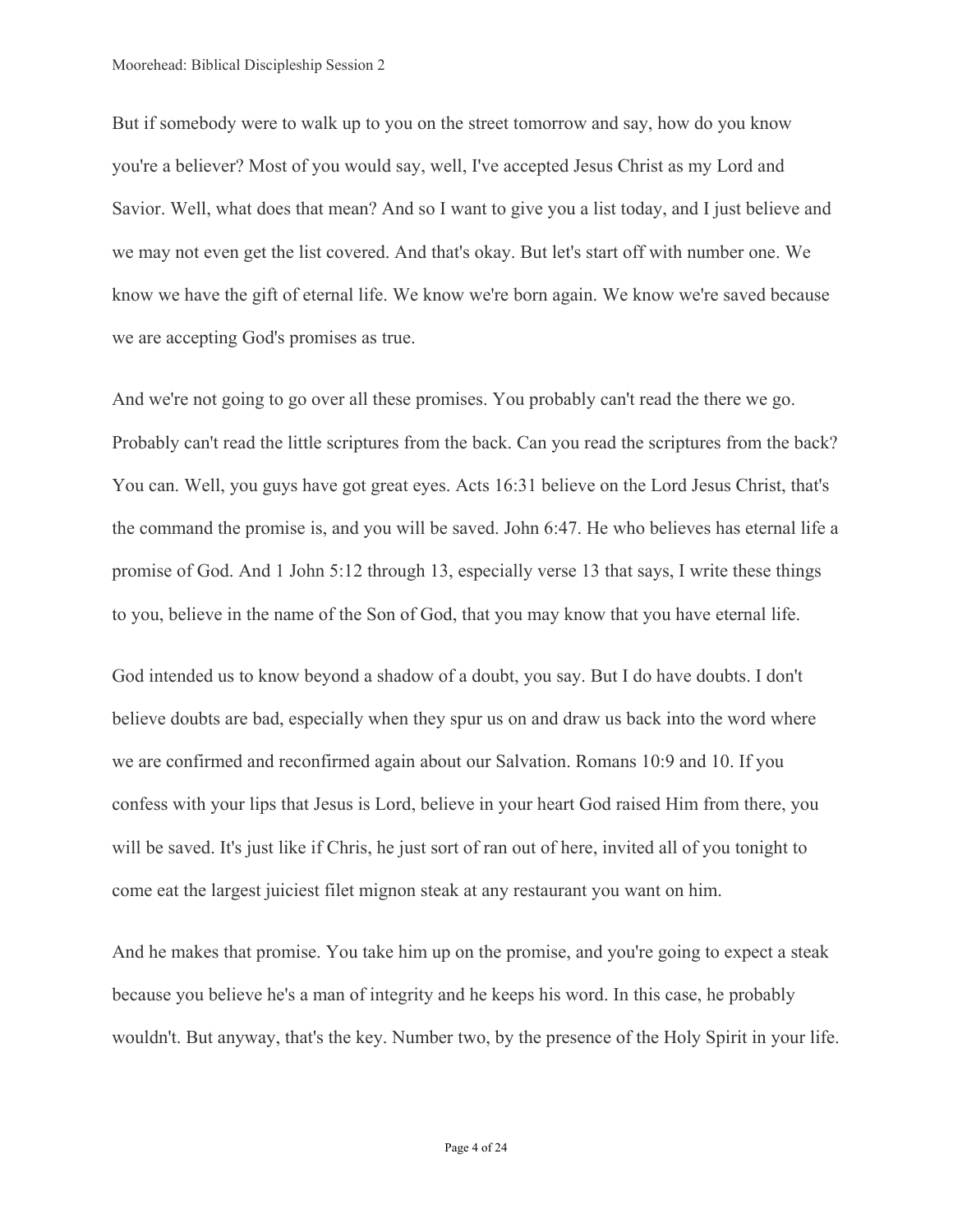It's kind of interesting that enrollments eight nine. It becomes the acid test. Listen to this. Anyone who does not have the Spirit of Christ does not belong to Christ. There went the water.

We just had a baptism here. Presbyterian baptism. We don't have enough for believers' baptism. We call that dry cleaning at home. But anyway, by the presence of the Holy Spirit in your life. Now let me ask you a question. How do you know you actually have the Holy Spirit living in your life? Wouldn't it be great if we could take a thermometer and stick it in our ear? Spiritometer, and we pull it out and say, Yep, you got him? Nope. He's not there. That would be great, wouldn't it?

But there's no such device that exists. But Scripture says there's a way to know. Now look at 1 John 2. Take your Bibles and open them with me. I want to show you this. We're not going to be able to look all these passages up, but some of them are more important than others. As far as what we're talking about today. 1 John 2. And let's just take a look at verse 26 and 27, 1 John 26 and 27. He says, I am writing these things to you about those who are trying to lead astray as far as as far as you the anointing you receive from him that's the Holy Spirit remains in you.

And you do not need anyone to teach you. But as his anointing teaches you about all things. And as that anointing is real, not counterfeit, just as it has taught you remain in him. And if you look at verse 28, by the way, this is not part of it, but it's excellent. And now the children continue in him so that when he appears, we may be confident and unashamed before him at his coming. And so the Paul said in Ephesians 1:13 that all of you were sealed with the promised Holy Spirit.

When you were saved, you say, Boy, what does that mean? Well, by sealing it doesn't mean like sealing an envelope. It means sealing, like the signet ring that is indelibly stamped upon your life. You were etched by the Holy Spirit, and he was given to you as a down payment as earnest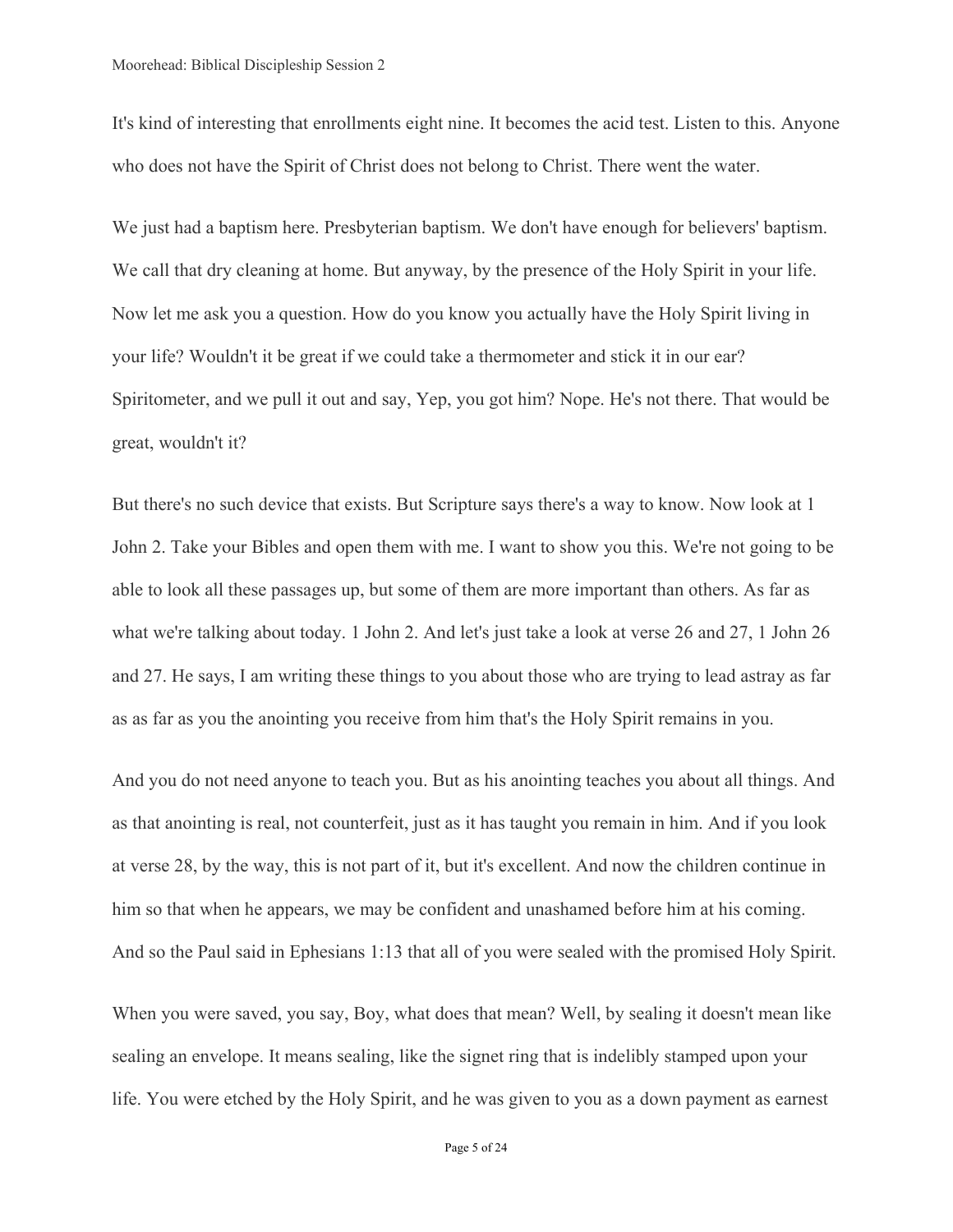money, so that the rest of the full inheritance after we die will be ours. And so God says the Holy Spirit living within us becomes God's confirming act that we are truly, truly saved. And some of you are saying, Well, Gee, you still haven't told me how I can know that I have the Holy Spirit living within me.

Well, there's one dead giveaway. And it's in Galatians 5. It's called the Fruit of the Spirit. We are intended to be fruity people. Now take that in a good sense, please. We're meant to be a bunch of fruits, not fruitcakes are not just fruit in the bad sense, but the Scripture says proof of the pudding that the Holy Spirit is in our life is that he has the freedom to produce fruit in our life. And there's a list of that fruit, their love, joy, peace, patience, kindness, goodness, mercy, and all of those things.

Number three, the witness of the Spirit is proof positive that you have eternal life. In Romans 8:12, Paul makes an astounding statement about the inheritance, and I want you to look at this. I think it's worth taking a look at. Before the year school year is over, every one of you is going to need what you're writing down, if you're discipling anybody or if you're trying to affect anybody or if you're trying to help some other believer grow. But if you look at Romans 8, just a minute.

Let's read this. Romans 8:12. Therefore brothers, we have an obligation, but it's not to the central nature to live according to it. For if you live according to the central nature, you will die. But if by the Spirit you put to death the misdeeds of the body, you will live because those who are led by the Spirit of God, our sons of God. For you did not receive a spirit that makes you a slave again, a fear. But you've received the Spirit of sonship, and by him we cry Abba father the Spirit Himself testifies with our Spirit that we are God's children.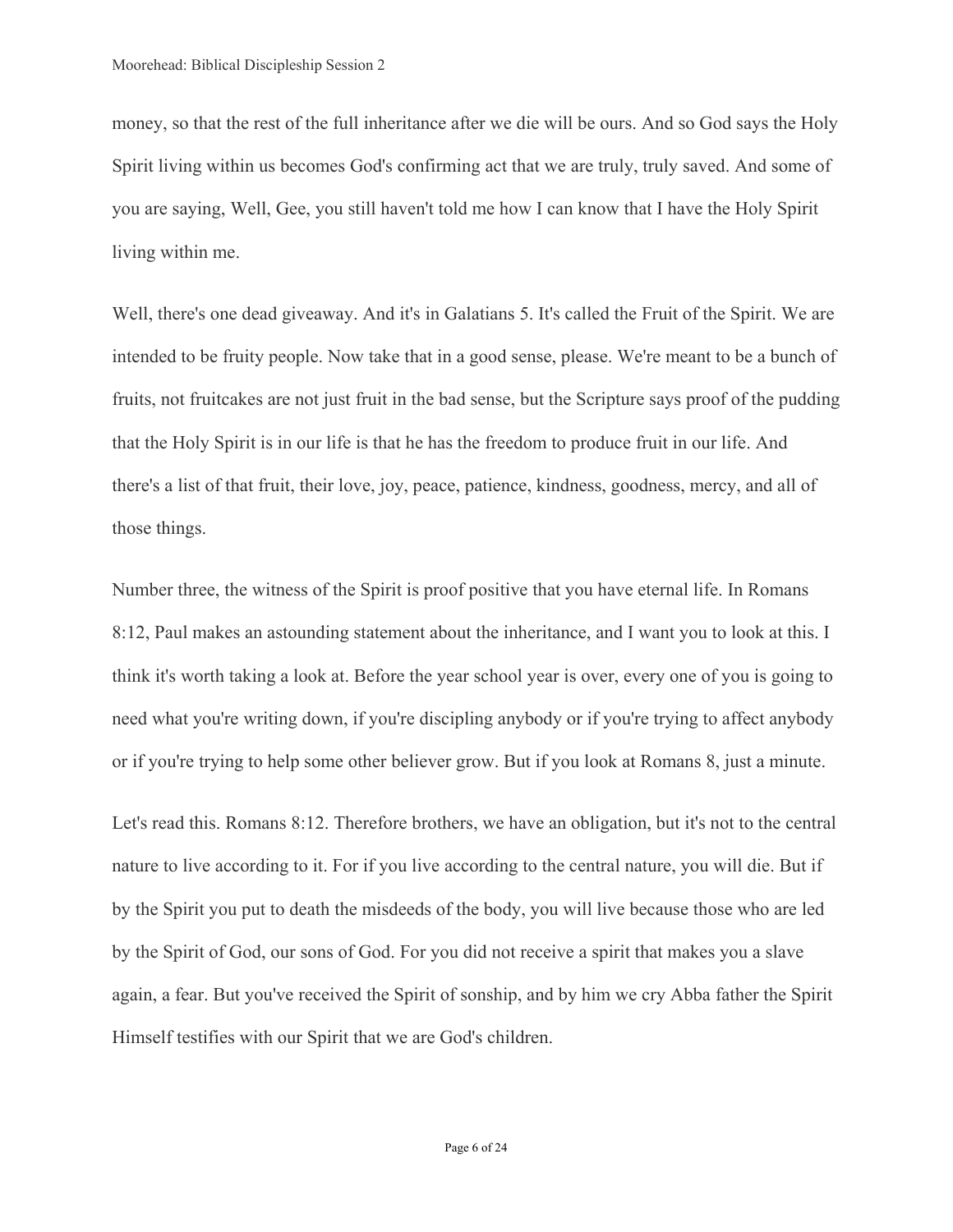Now, if we are children, then we are heirs, heirs of God and coheirs with Christ. If indeed we share in His sufferings in order that we may also share in His glory. Now the Bible says the Holy Spirit bears witness with our Spirit. The Holy Spirit bears witness means the Holy Spirit agrees with our Spirit, and our Spirit agrees with the Holy Spirit that we're in Him. And there is an agreement of the human Spirit and the Holy Spirit that comes together and signs a covenant that you are, in fact, the possession of Jesus Christ. Number four, personal knowledge of Christ.

We don't even need to look that one up. It's so familiar, Paul said, but I know whom I have believed and am persuaded that he is able to keep that which I have committed to him and to guard it against that day. Interesting Greek word for no. And by the way, I want you to all to know that I'm intelligent. I know a little Greek and a little Hebrew. The Greek runs a restaurant and the Hebrew runs a tailor shop just for your information. But I'm just joking about that.

But I do know a little bit of Greek and how many are in Greek class right now? You're already in Greek class. That's an interesting language and very frustrating. It's worse than trying to play golf, trying to learn those tenses and declensions and so forth. But the word for no in that passage is gnosco and gnosco is the word that was used in the Septuagint, the Greek Old Testament for intimate knowledge. It's the same word that was used for sexual relations between a husband and a wife.

We're talking intimate knowledge. We're talking close knowledge, not just knowing of Christ, not just knowing about Christ, but actually coming to know Him personally. That is not easy, young people, because Christ is Spirit and we are spirit and flesh at the moment. And so it's very difficult for us to do this. There's only one way we're going to confirm this in our life, and that's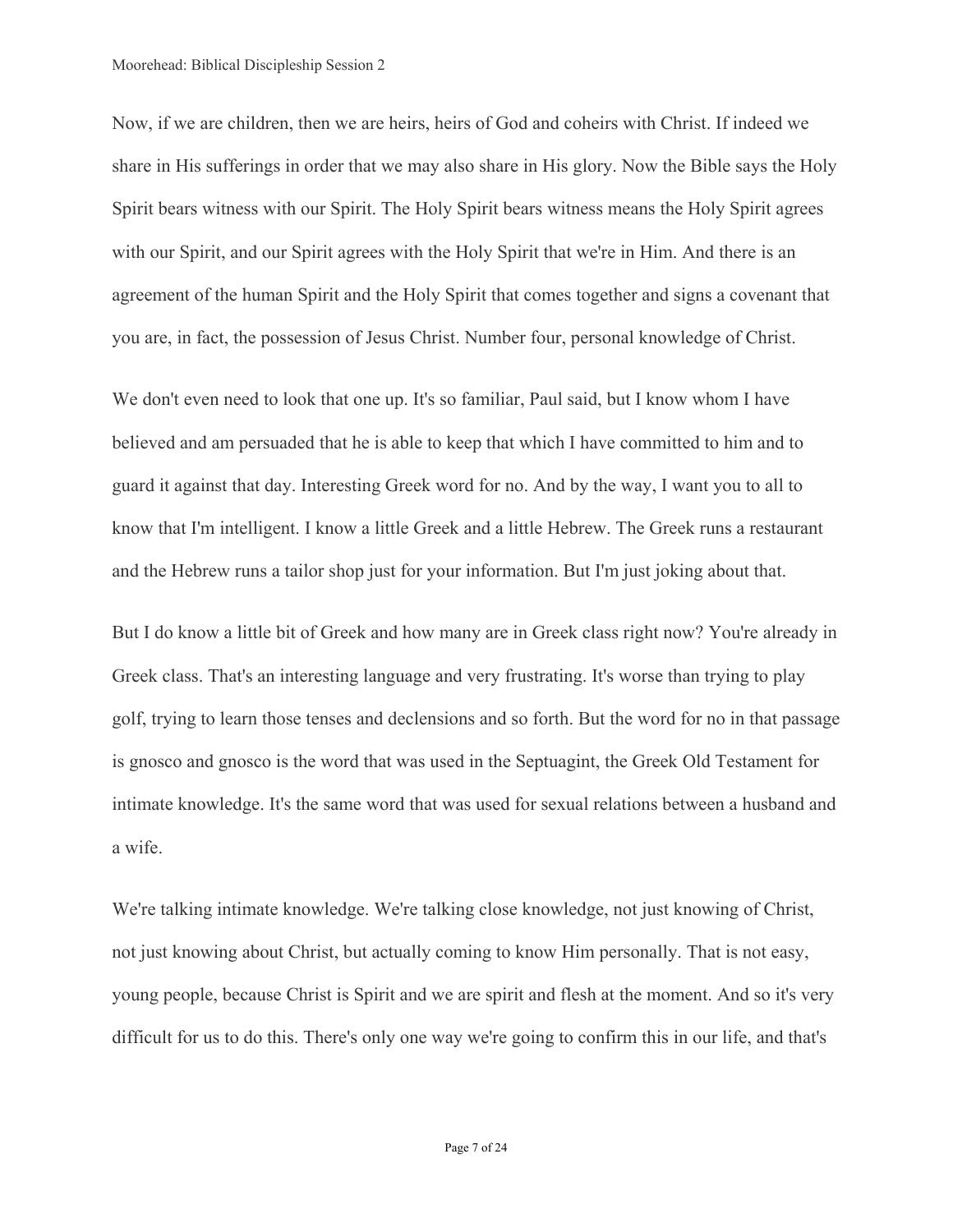in the prayer closet where we allow the Lord to really speak to us, not so much audibly, but speak to us from His Spirit to our Spirit.

And so do you know Christ personally? Are you intimate with Him? Are you willing to share with Him everything, even things that you don't share with other human beings. And so this is a confirmation. Number five. Ongoing belief in Jesus, not just a one time believing thing. A lot of people think salvation was September 4, 1987. That's when it was and we always want to take salvation to the past. But in 1 John 5. And if you have your Bibles handy, you might want to look at this 1 John 5.

Let's just go back over and look at verse one. 1 John 5:1. I'm going to take that one first. Everyone who believes that Jesus is the Christ is born of God and everyone who loves the Father loves the child as well. Everyone who believes, that's present tense, goes on believing and goes on believing and goes on believing and on believing and on believing. Many times when we have a baptismal candidate, we'll ask them, when did you first believe in Jesus Christ? And like a man said this last Sunday night, I first believed in Jesus Christ a year and a half ago.

Have you believed in him since then? Up until tonight? Yes. Do you believe in Him now? Yes. Are you committing your life in the waters of baptism to go on believing in him and not wavering in your belief? Yes. We've got to realize that salvation is past, present and future. And that's exactly what that says. Number six. Ongoing continuance continuance, not just belief in, but continuance in Jesus Christ. Look at 2 John, verse nine. You say what chapter only has one. 2 John verse nine. So it's not too hard to find. Anyone who runs ahead and does not continue in the teaching of Christ does not have God.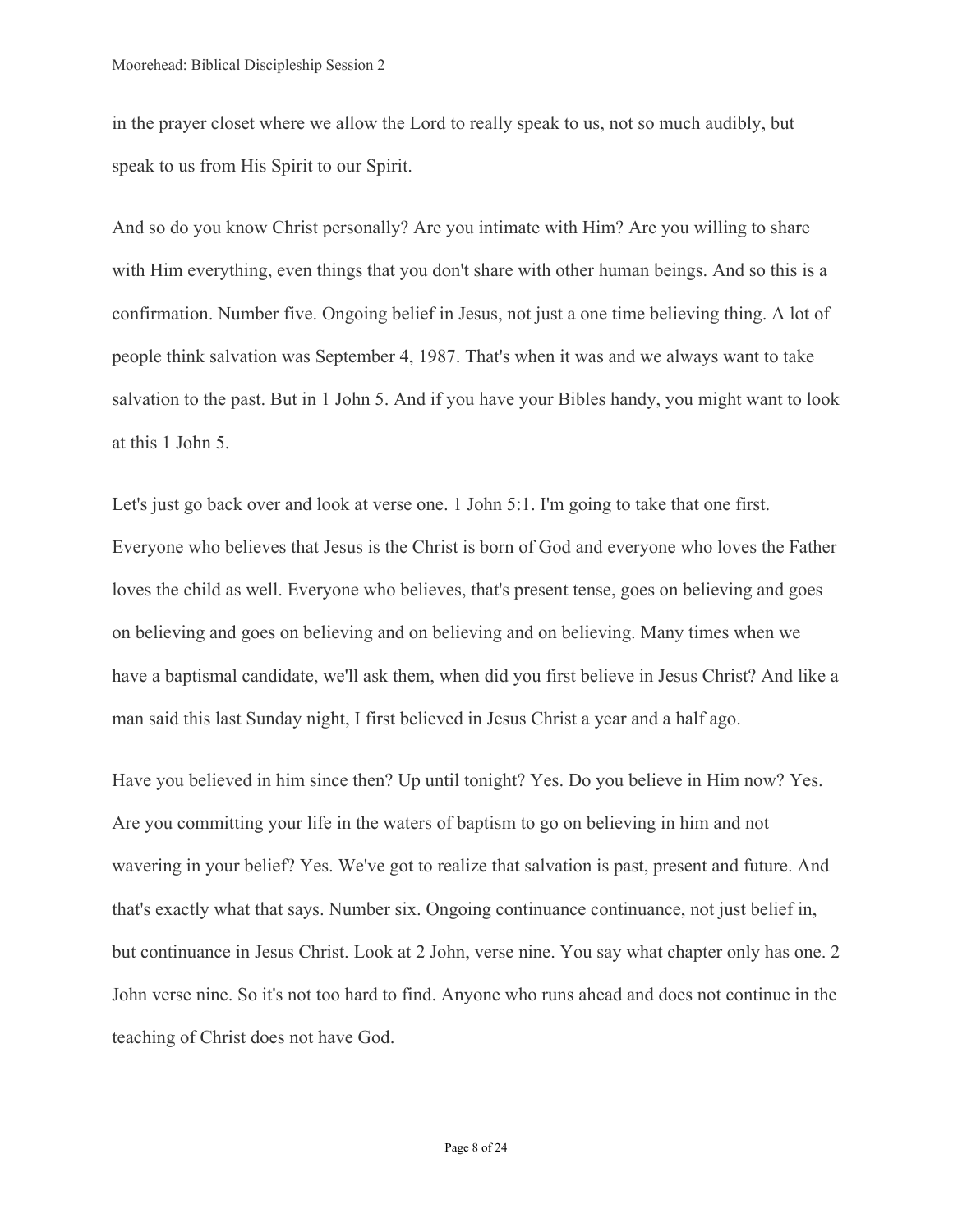Whoever continues in the teaching has both the Father and the Son. Now I want to couple that one with number seven for just a minute. While you're back in the 1st 2nd 3rd John area, go back to 1 John and look at 1 John 3: 6-10. This will blow every circuit that you have. 1 John 3: 6-10. No one who lives in him keeps on sinning. Oh, wait a minute. Can I see the hands of those of you who have sinned in the last week?

If you see somebody not raising their hands, let's deal with them about lying for a minute. Does that mean that all of us who raise our hands certainly don't belong to Him? Absolutely not. What does John mean? And it's very unfortunate. It's even worse translation to this in some of the older versions. It says no one born of God sins. And so a whole group of churches one time started called the sinless saints. I kid you not. It began in Europe, spread to America, and they believed in the sinless existence.

And it got off into the outward trapping, you know, no makeup, long hair, no earrings. And don't go to movies and don't drink Cokes. And I mean, it was really a very outwardly legalistic thing. But these churches taught that their people did not commit any sin. Now that's interesting, because in 1 John, the Bible says, if anyone says he has no sin, he's a liar, and the truth is not in him. And yet he turns around here and says, no one who lives in him keeps on sinning.

And in fact, notice what it says in verse nine. No one who is born of God will continue to sin because God's seed remains in him. You say, Well, maybe that just means different sins. You send one sin in one area and then you repent, you leave that area. But the next time you blow it in another area. But what about those areas where we repeat sinning? We have become connoisseurs at repeating the same old sins. And yet the Scripture says, if we do that or it seems to say that if we do that, we don't abide in him.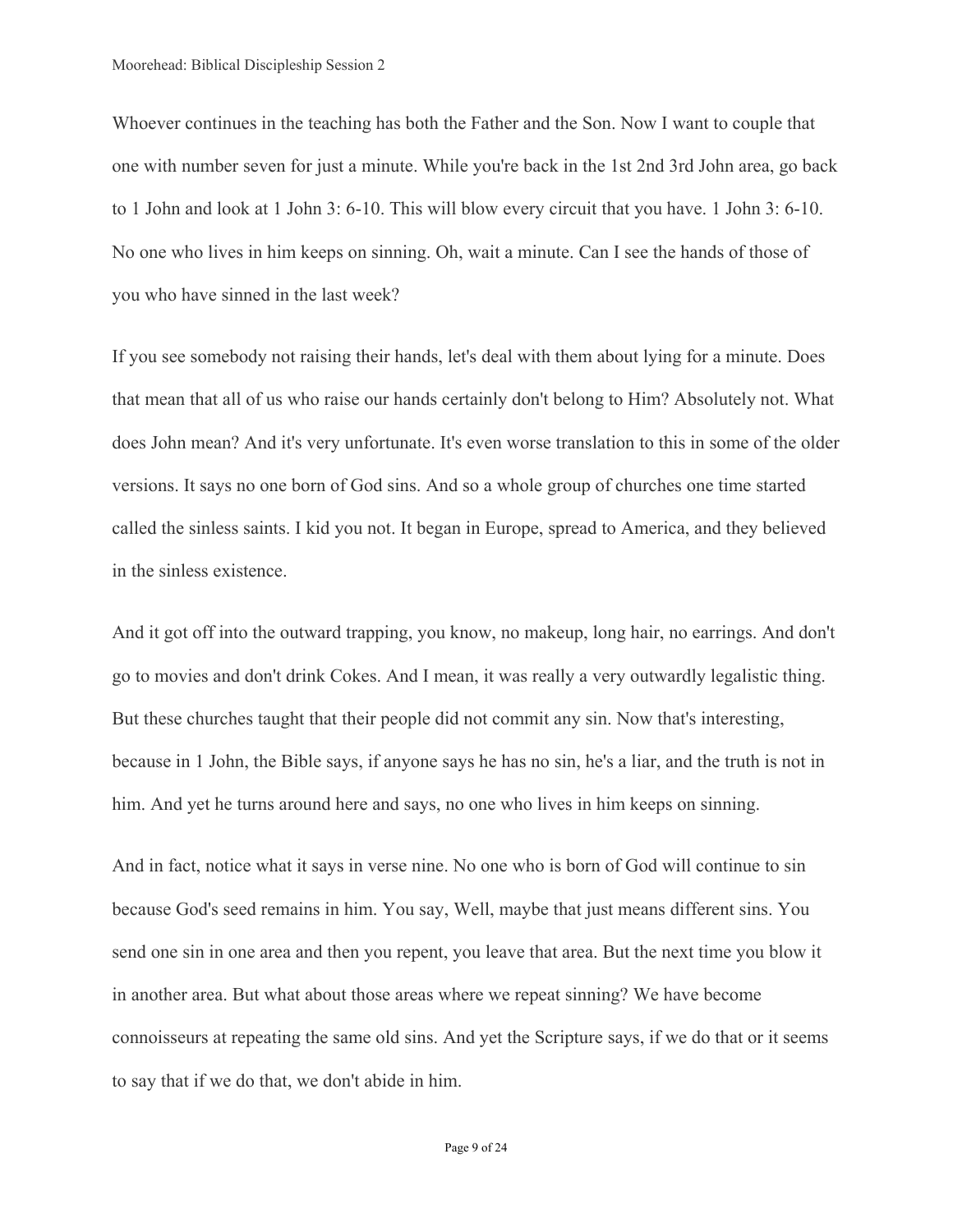Let me give you an interesting background of this word. No one who lives in him keep on sinning. It's a Greek phrase. It's very, very hard to translate. But what it means is that we keep doing it deliberately. We get our jollies from it. We do it with no bad conscience. We do it with the freedom we can say, I'm free in Christ. Therefore I live anyway I want to. And if a person has that attitude and returns to the same old sins and says, Whoopi doesn't matter that I'm saved, I've got this liberty in Christ so I can go back and I can crawl in the sack with my boyfriend or my girlfriend.

It doesn't matter because I live under grace. And the more I sin, the more grace he's got. This is libertinism, and that is not obviously scripturally allowed. What he is saying here, young people, is this whoever continues to sin as a life pattern with no compunction against it, no sorrow for it, no twinge of conscience about it ever. Is that's confirmation that person doesn't really belong to the Lord? In other words, confirmation that we belong to Christ is somehow a change in our lifestyle. It may not be a perfect change, but it's a change because the word repentance means to turn from going in that direction and start going in this direction does not mean that we will never stumble again.

Boy, if it means that we may as well just close up, go clean our rooms out and go home. Of course it doesn't mean that. But what he's saying is there is a change lifestyle. I like the way John the Baptist said, Go back at Matthew 3. This is every time I read this, it's very funny. I find some humor in it because John is sort of like me in one area. He would only be invited some places once because he's so radical. But in Matthew 3:7, I mean, get a picture of this guy.

He's a big burly guy. Picturing, big burly, big old beard looks like a black jacketed motorcycle guy. He absolutely does not fit the trend of clothing or, you know, or any kind of language. And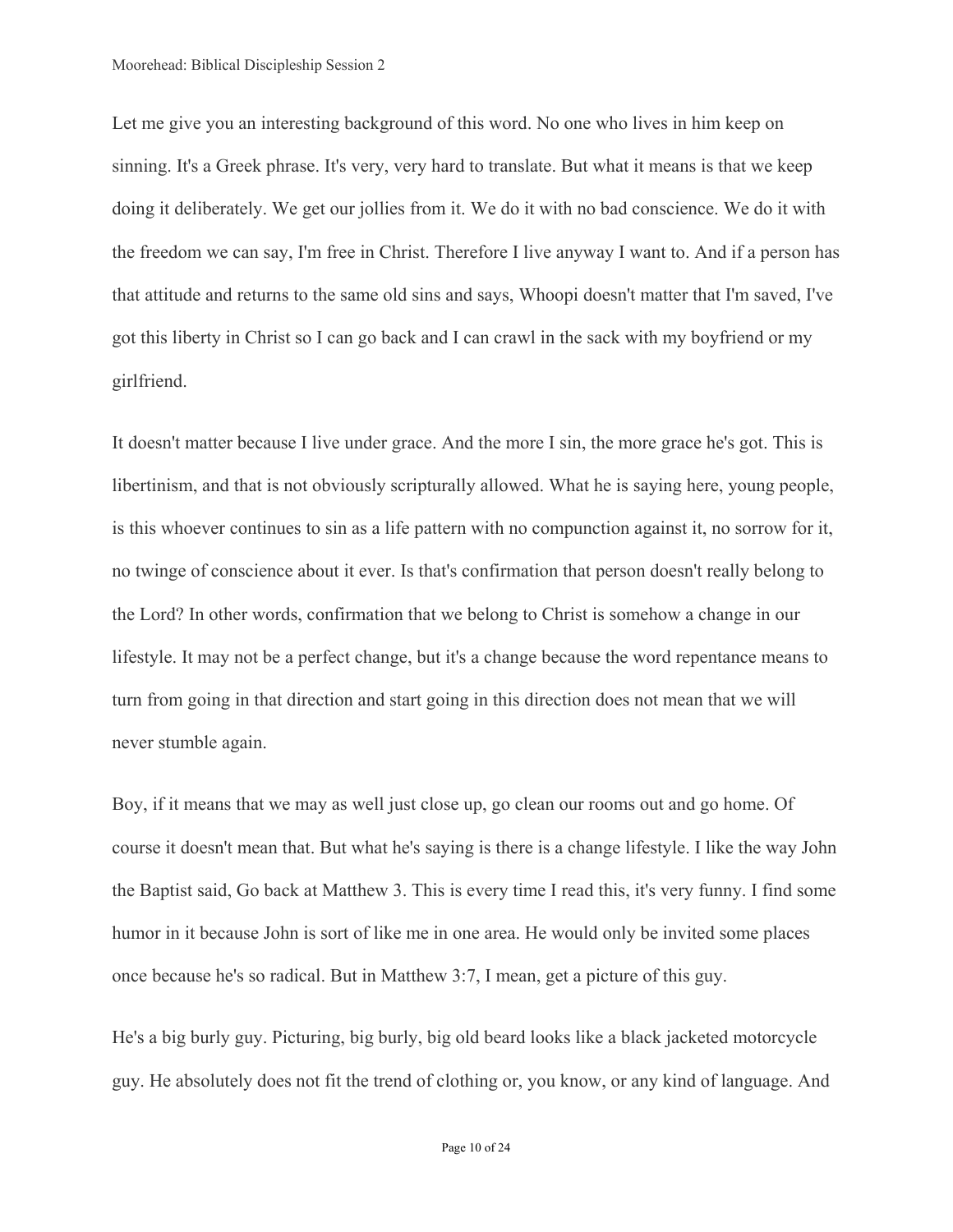it says, but when he saw many of the Pharisees and Sadducees coming to where he was baptizing, he said to them, you brood of vipers who warned you to flee from the coming wrath, produce fruit in keeping with repentance, and do not think you can say to yourselves, we have Abraham as our father?

I tell you, out of these stones, God can raise up children of Abraham. The axe is already at the root of the trees, and every tree that does not produce good fruit will be cut down and thrown into the fire. I call that a tough approach that does not win friends and influence people. What that does is it lays what Jesus demands are down and said, look, cut bater fish, get on the pot or get off. What are you gonna do, you know? And so John says there has to be some kind of a lifestyle change in our life.

And there are many, many other passages of scriptures. By the way, that we can't miss this. Go to Acts 26. This is the most confirming thing in the world. You know, you're saved because there is a change in lifestyle. And this is one of the great ones. Acts 26. And let's just take a look at verse 19 and 20. It says O king A-grip-pa I was not disobedient to the vision from Heaven first to those in Damascus, into those in Jerusalem and in all Judea and to the Gentiles.

Also, I also preach, watch this, that they should repent and turn to God and prove their repentance by their deeds. Good deeds don't produce. Salvation is the result of it. It's the consequence of it. It's the outward confirmation of it. There's going to be a change in our lifestyle to perfection. No, absolutely not. As long as we're in this body, we're going to continue to blow it. But thank God. 1 John 1:7 says that when you blow it, when you sin, when you make a mistake, you don't say, oh, no problem.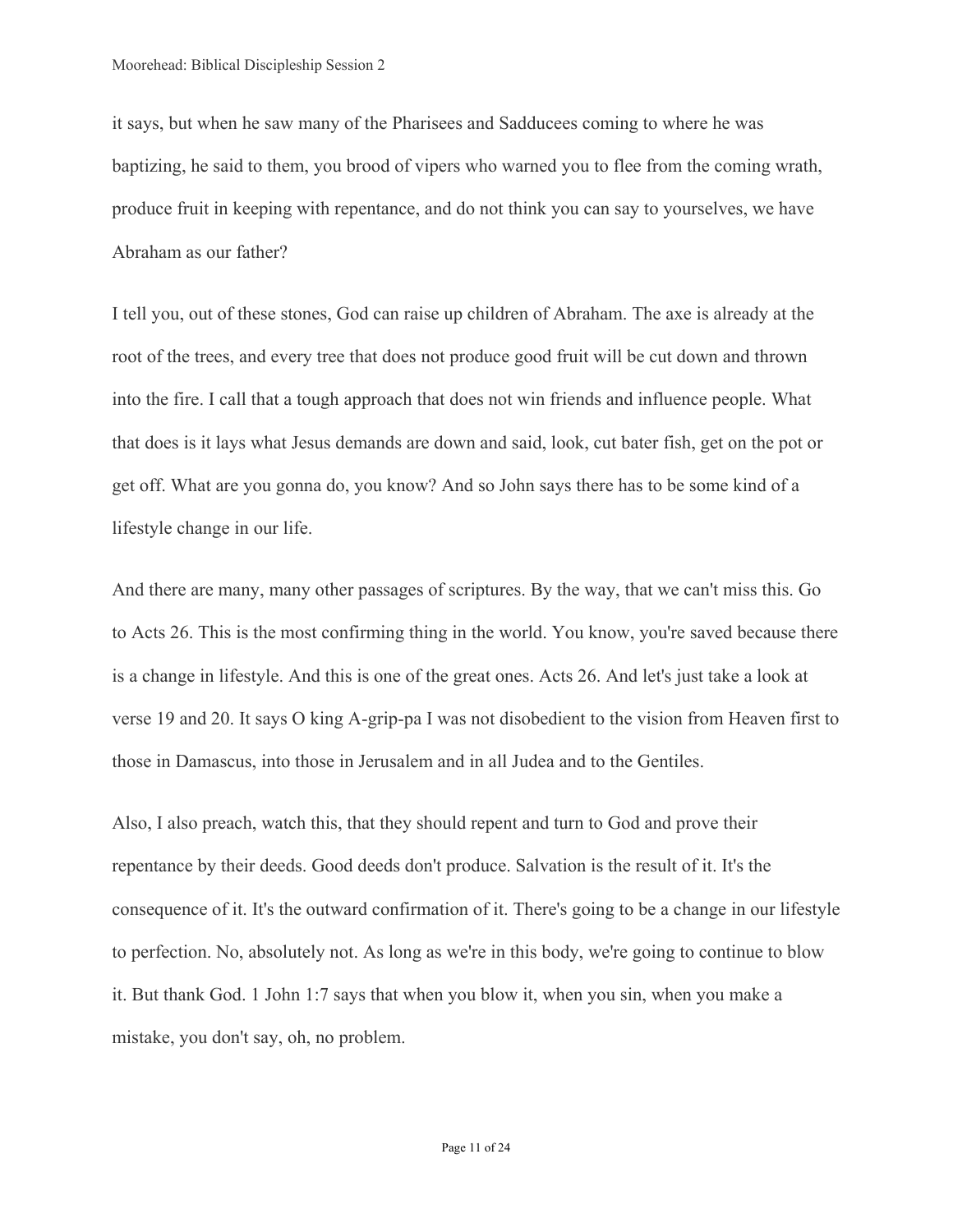No problem. God got plenty of grace. No, you don't say that. What you say is, oh, no. I cannot believe I did that again. God, I'm sorry. There's a twinge of guilt. And you may do the same thing three days later. But when you do it, you don't come off. No big deal. He's got lots of grace, lots of blood. No problem. No, no, that's not the attitude. If you've got that attitude, it probably confirms you've not been saved. But the fact that I was in a house the other night, I go calling every Tuesday night.

I love it. And about four weeks ago, we called on this young couple. He was about 23, and she was about 21, close to the ages of you guys. And we were visiting and sharing the gospel with them. And pretty soon I ask him, would you like to receive Jesus Christ as your Savior? Well, yes, we would. I said, great. And then I went back over and we really hit this thing of repentence now. We're talking about repentance, because a lot of people are just sort of, you know, metamorphosing themselves into the Kingdom.

Or so they think, without repentance, without any contrition, without any sorrow over sin. So I said to these people, this is going to be a great start in your early married life. And the guy says, oh, you probably need to know we're not married. I said, You're not married. I said, oh, I'm sorry. I thought you both lived here. Oh no well, we do. I said, Well, wait a minute. And we run into this all the time. And I said, Well, you know, as part of your repentance part, repentance means forsaking known sin, and you can't receive Christ and continue to live here and live in fornication. Next question, what is fornication?

This guy didn't know God from a goose. So we explain what fornication was we said, it's having sex with your with your girlfriend. And this guy says, he says, You're not gonna stop me from having sex, are you? And I said, hey, I am not in the sex stopping business. My job is to share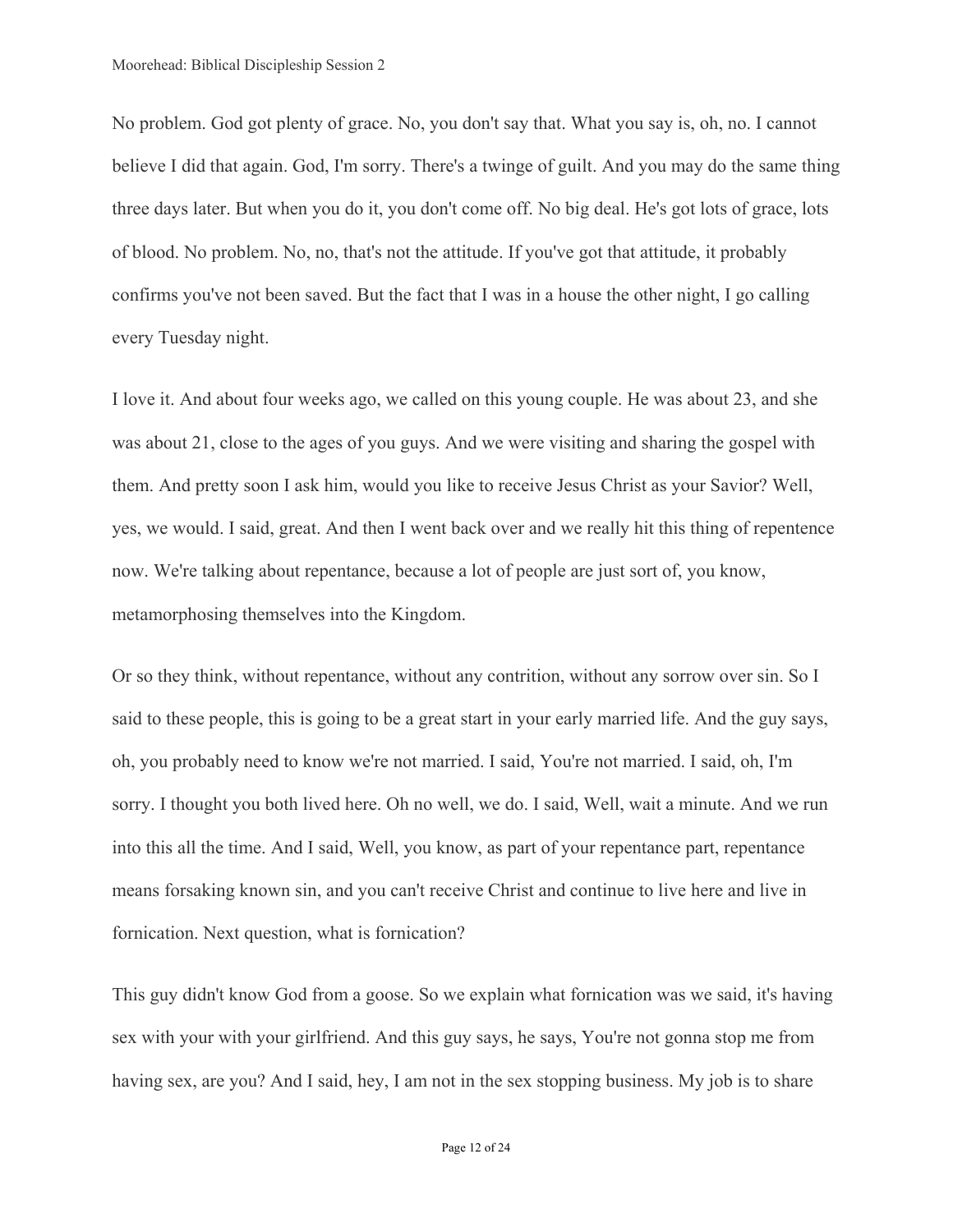the gospel not to stop sex. So we had an interesting discussion. And I said, you got to you know and we went over this thing of sin with him and said, you need to forsake known sin.

He says, Well, man, he said, you know, we've only lived together about three weeks. And then he said, this, can you believe this? He said, we prayed about it. And it seemed God gave us a peace about it. Now, come on. You know, God's not going to give you a peace about something that he's already said is sin in his word. I mean, this is like a bank robber going into a bank and saying, don't call the police because me and my partner have prayed about this.

And he's given us a peace about stealing from this bank. And so what I thought was only going to be an hour call turned out to be a two and a half hour call. And we talked about the hard thing of forsaking known sin. This guy did not want to give up his bedroom. And so I said, Well, you know, you've got a choice. I said, we're not going to go through with praying the prayer of salvation until you're willing to deal with this thing of repentance.

And he says, Well, I would be willing to do it. But I have nowhere to go. I have nowhere to live and I don't have any money. I said, That's no problem. We have a place for you to live until you can do it. And we do. We got a whole bank of these places just for situations like this. Well did that reign on his parade. I mean, he didn't like that a bit. He says, Well, where is it? And I said, it doesn't matter where it is, the rent's free until you can earn enough money to get your own place.

And so I'm happy to report in this particular case, most of them don't turn out this. Well, in this particular case, the guy really did want to receive Christ. And he said finally admitted, he said, You're right. It is sin, he said, even though we weren't Christians, we knew it was wrong, but we wanted to do it. I said, do you plan to get married someday? And he says, Well, probably not.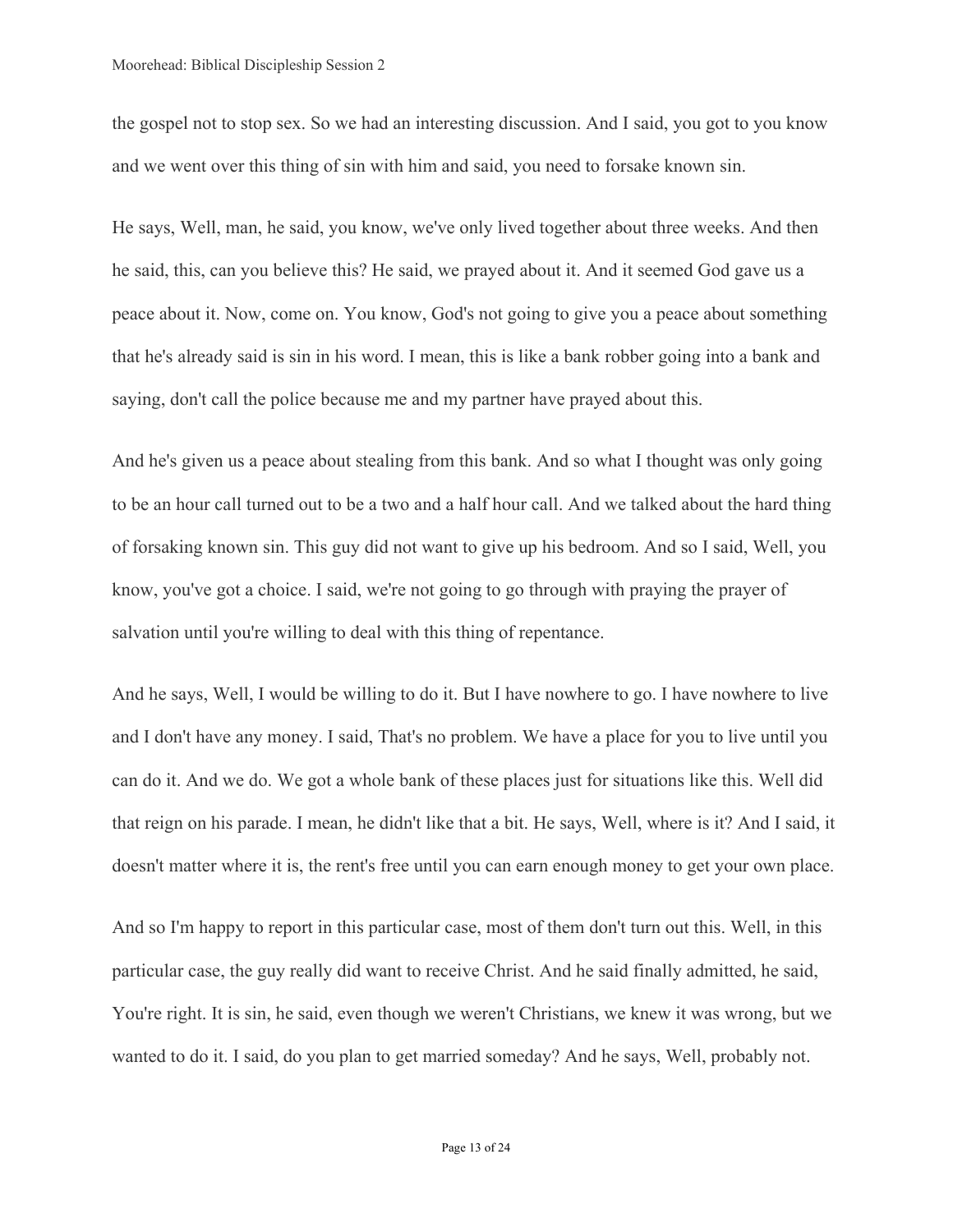We probably don't plan to marry each other. Folks, a lot of people in your age bracket, and you know it better than I do don't have any concept of what commitment is all about.

And so we talked a little bit about that. So to make a long story short, he prayed the prayer to receive Christ. We got him out of the house that night by the way. We never leave until where they get their clothes packed. And just so they can't have one last binge before they step into the Kingdom. And we I realized that they probably wished they had never answered the door. No, to be honest with you, we put him right with a guy that's meeting with him every week and got a gal that's meeting with her.

And these people are actually growing in the relationship. And they are talking now of marriage. But the important thing is that we cannot compromise at this point. There are too many unregenerate people that have just been swished, quote on quote into the Kingdom, or they think they're in the Kingdom without any change of lifestyle whatsoever. Proof that we're saved as a change is in lifestyle. Number eight is a life of obedience. Someone has said, faith alone saves, but the faith that saves does not stay alone. It has with it its works.

And I just want to turn to one passage of Scripture. Let's turn to 1 John 1, 2, let me show you this. This is very powerful. 1 John 2, and let's read it. Verse three. We know that we have come to know Him if we obey His commands. The man who says I know him but does not do what he commands is a liar, and the truth is not in him. But if anyone obeys His word, God's love is truly made complete in Him.

That's why Jesus said, if you love me, you will obey my commands. Obedience ain't easy. Let me tell you, staying a virgin before marriage is not easy. The normal natural inclination, the hormonal glandular thing is to go for it. But as a disciple of Jesus Christ, we have signed up for a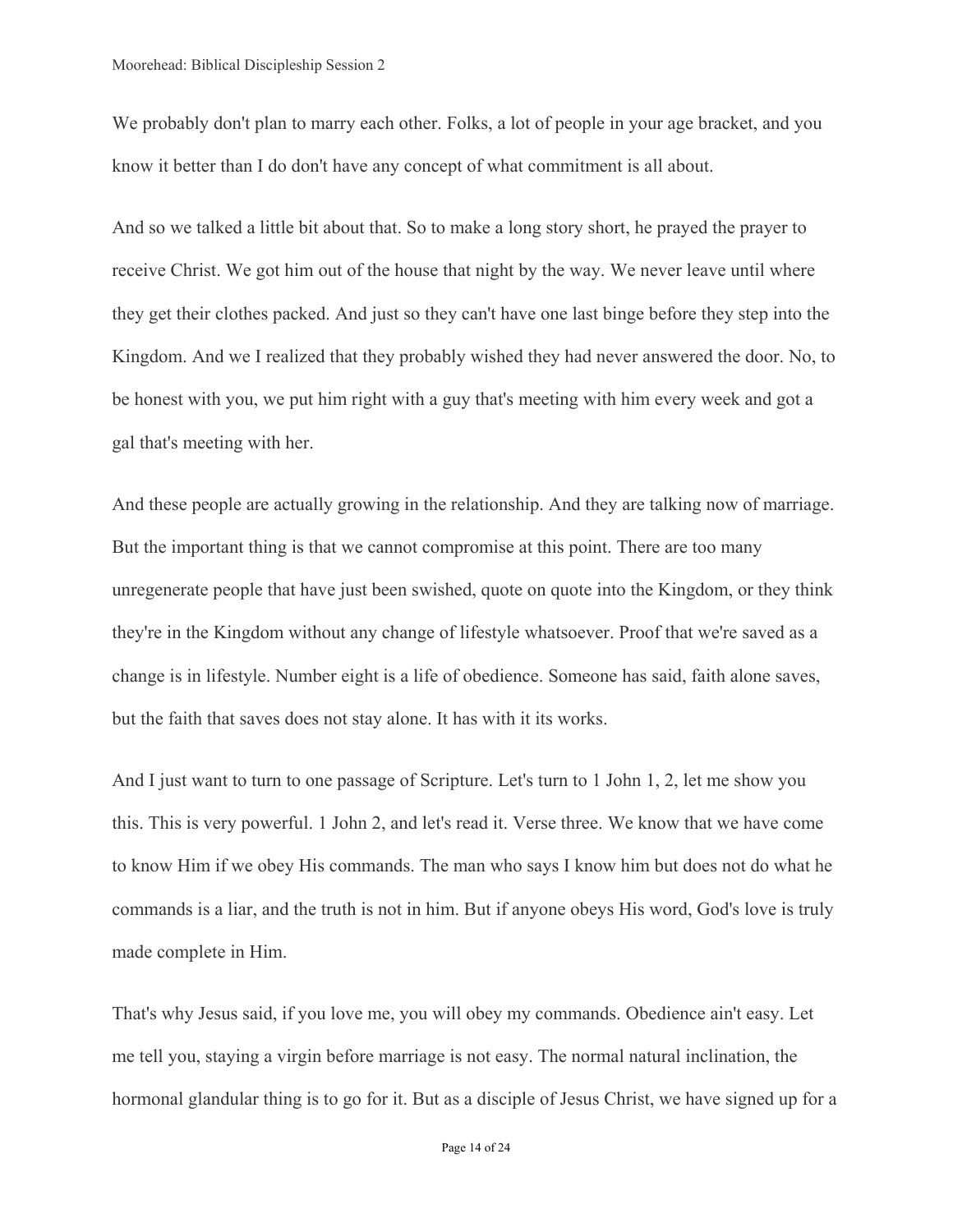life of obedience where we don't fly through by our feelings and our sex drives we fly through on the basis of our obedience to Jesus Christ. That's what it is. Young people, this isn't a lesson on this.

But let me tell you, when it comes time for marriage. And some of you a few of you have already bitten the bullet. But when it comes time for marriage, don't think that you're going to build your marriage on love. I'm talking about romantic love.

It won't last because after the first few months and guys, you see her as she really appears at 05:00 in the morning for the first time. And gals, you see him as he really appears at that time of the morning. And you begin to learn that there's some idiosyncrasies about the other partner that you didn't know existed. Pretty soon, the romantic thing, you know, fades away. It always fades away, shouldn't fade away, but it fades away. And marriages are sustained and built upon the foundation of obedience and commitment, not upon some mushy feeling of love because it'll always pass.

I had a gal say to me Sunday a week ago. They've only been married four or five months. She said, you know, the first week or so after we were married, I caught the flu and I was so ill. And at 02:00 in the morning, he said, Honey, what do you want me to do? Do you want me to call the aid unit? What can I do? We must get you admitted to the hospital. Is there anything I can do? I'm at your beck and call.

And she said the other night I got sick and he rolled over and said, you have the number, the doctor call him. You know, it's amazing how that kind of settles down, shouldn't. I said, do you know what you should have done was hit him in the head with a radio, something. How insensitive a guy can be. I was just reading on the plane coming up about this woman whose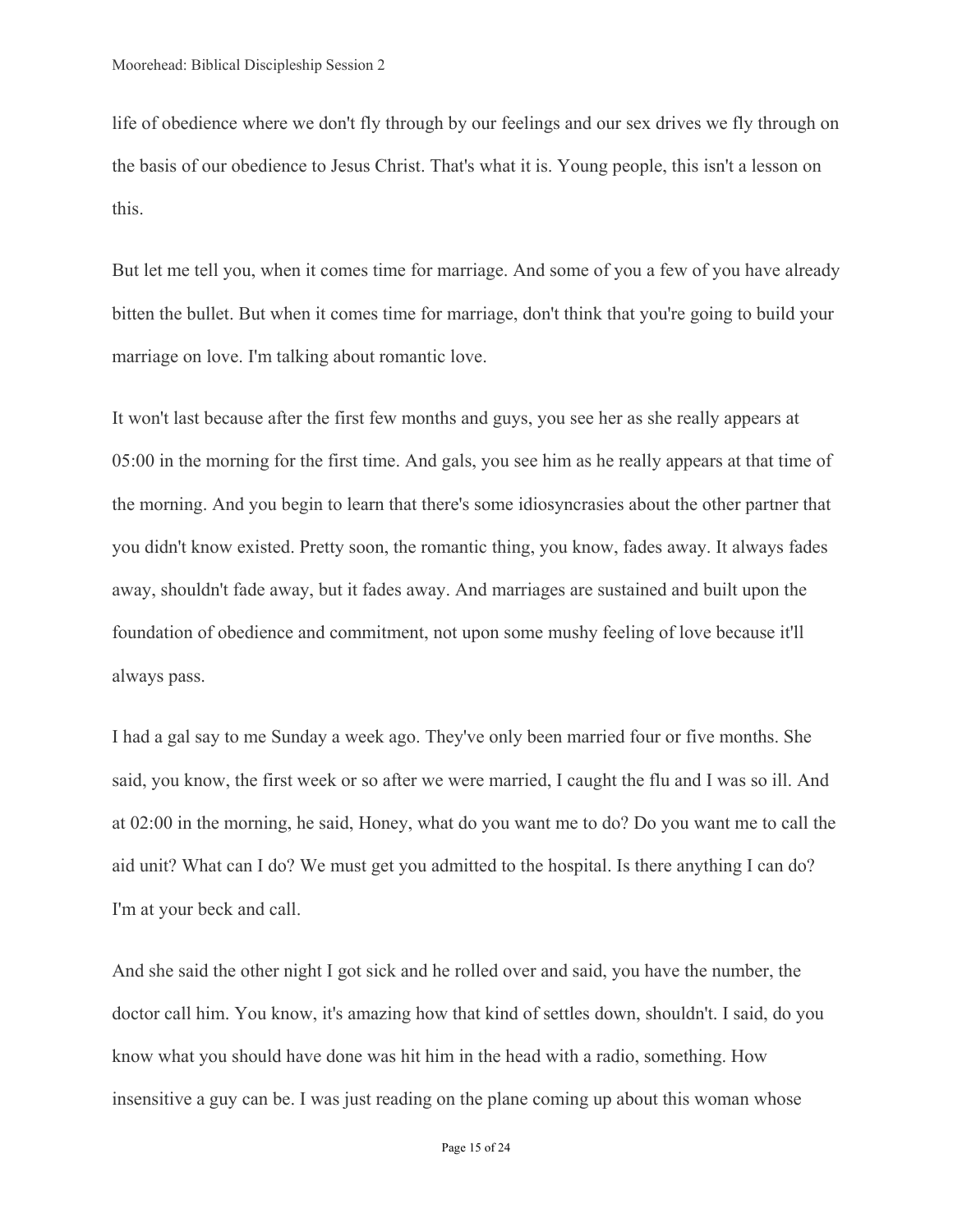husband was missing and she became very alarmed. And she called the police and they came over and they were filling out the report.

Neighbors were there giving her comfort. He'd been missing three days. And the police said, Ma'am, could you give us a description? And she said, yes, Bill is about 6ft, five inches tall, dark complexion, dark black hair, very, very good looking, very muscular, sort of the jock type. And the neighbor said, Mary, that's not what Bill looks like. Bill is short and fat and over 40. Yeah, but she said, but who wants him back? And I mean, you stop and think about that. It's amazing how quick the romance fades.

I think you get the point. Well, let's look at the last one. I think you can see it a fruit bearing life. Do you know what Jesus made the acid test. Please turn to Matthew 7. Let me show you Matthew 7. And we alluded to this just a little the other day. Matthew 7, it's not a feeling it's not euphoria. Jesus said the proof is in the fruit. Watch this. Verse 13 or 15. Watch out for false prophets for they come to you in sheep's clothing, but inwardly they're ferocious wolves.

By their fruit, you will recognize them. Do people pick grapes from thorn bushes or figs from thistles? Likewise, every good tree bears good fruit. But a bad tree bears bad fruit. A good tree cannot bear bad fruit, and a bad tree cannot bear good fruit. Every tree that does not bear good fruit is cut down and thrown into the fire. Why is it cut down and thrown into the fire? Because it's not a legitimate fruit tree? And Jesus says in the next sentence, thus by their fruit, you will recognize them.

How do you know somebody's really saved? How do you know you're really saved? Because there is some fruit in your life. Now, what kind of fruit is Jesus talking about? I believe there are two kinds of fruit in the Bible. There's character fruit. And we already referred to it in Galatians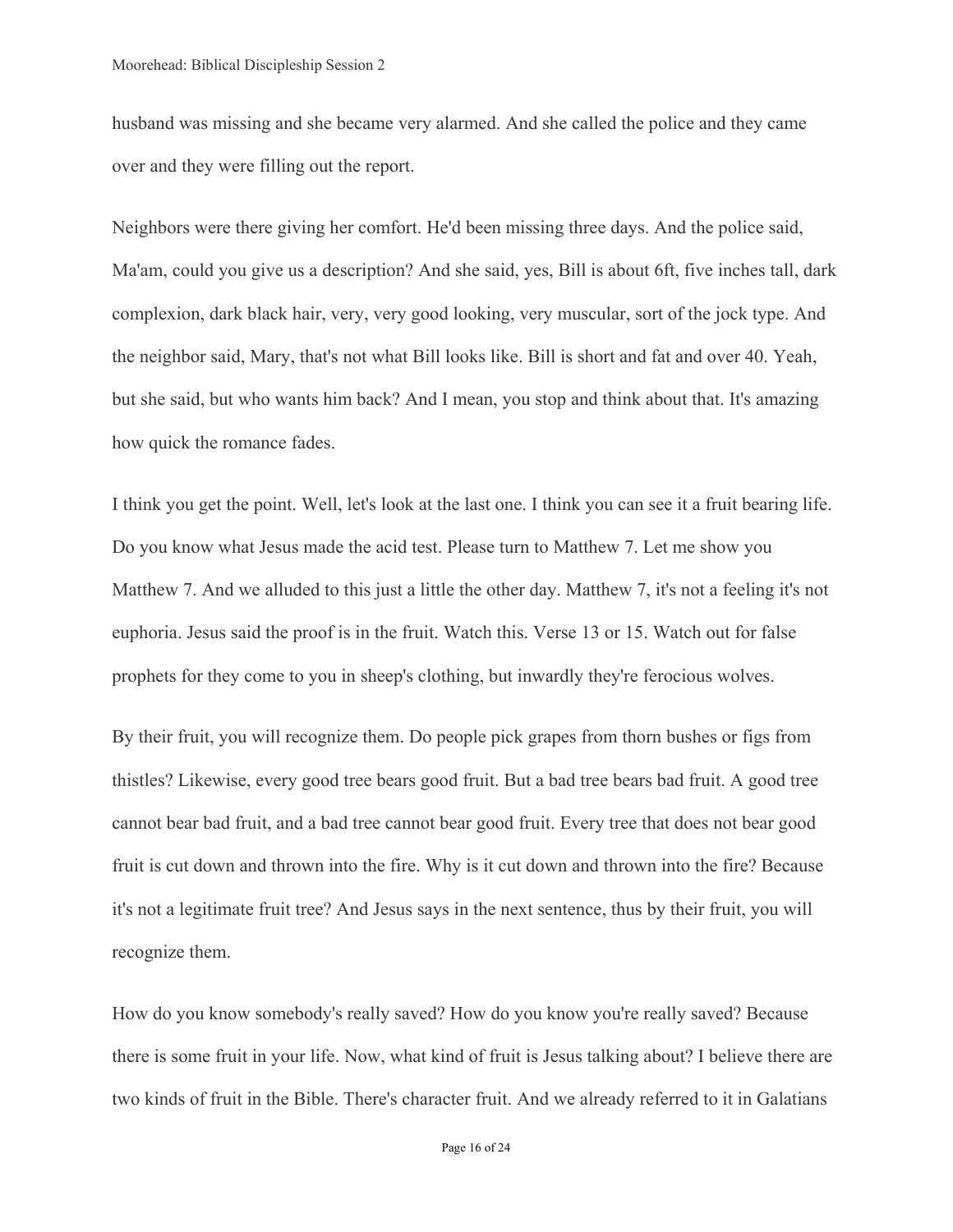5. Love, joy, peace, patience. But I believe Jesus here is talking about more than character fruit. He's talking about people fruit. Turn to John 15 and let me show you that. John 15 people fruit. This is going to come tough.

Some of you are going to squirm just a tad on this. Look at verse eight. Look at verse eight. This is to my Father's glory that you bear much, underscore that word, much mega, mucho, mucho, mucho fruit showing yourselves to be my disciples. A better version is proving and confirming that you're a follower of mine. What is proof and confirmation that I belong to Jesus? A baptismal certificate. Give me a break. What's confirmation that I belong to Jesus? Because I wear a dove around my neck.

And have a picture of a fish on my doorbell and a family Bible on my coffee table. Absolutely not. That I have my radio tuned to a Christian station. We rented a car in Florida one time and got on the freeway with it. And the radio came on and it was a Christian station. And then the ashtray, it was a little thing that says we left, we were the last renters of this car and we left the station fixed on a Christian station just to show that we were Christian people who were the last ones in this car.

Weird, weird. A Christian station doesn't prove that listening to Christian music doesn't prove that you're a Christian. Going to Church doesn't prove your Christian. Walking into a Church building doesn't prove your Christian any more than walking into a garage proves that I'm a car. Do you get my drift? See what I'm talking about? Jesus said the proof is in the fruit. Look at verse 16 of that same chapter. This is powerful stuff. We're talking about. Hardcore discipleship. You did not choose me, but I chose you.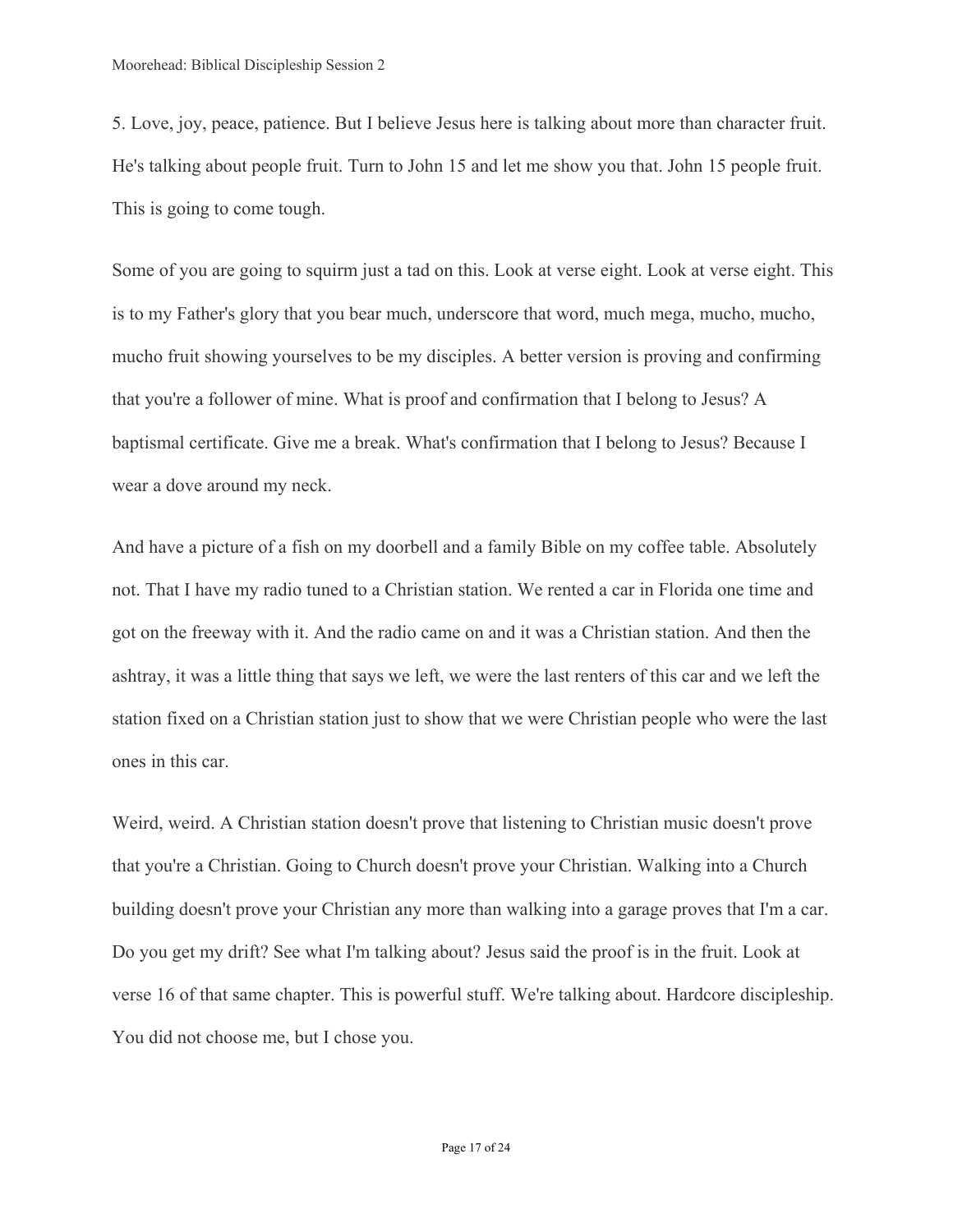I appointed you to go and bear fruit. Watch this. Fruit that will last. Folks, the only fruit that can possibly be is people fruit that last on into eternity. Now, listen, I can't prove what I'm about to say. There's no scripture reference for it except first, Bob, four, three. But I really believe that for everybody in this room under the sound of my voice, including me. Someday, God's going to say, Where's your fruit? Fruit? Yeah. Where's your fruit? Someday, when you go to heaven, God's going to say, Where's your fruit?

What fruit Lord? Your people. He's going to say to you, gals, where are your women? What women? The women you affected from me, the women with whom you shared the gospel. He'll say to you guys, where are your men? What men Lord? The men you shared Jesus with? Where are they? What are we going to say? The men your life affected for the cause of Christ, the men in whose lives you poured your life into. Where are your guys? You know what the success of a local Church is? Not how many are there on a Sunday.

We have a lot of spectators who come to our Church on Sunday just to gawk see what's going on. Because it's the biggest Church in the three state area, and everybody wants to come in, check it out you know. We even have pastors that come. Last Saturday night, we had eight pastors in our service. Three of them are getting their sermons for Sunday morning, I think. But anyway, that's okay. Hey, whatever. But, it's interesting, a lot of people are spectators, you know, they're sort of spectators.

They come and sit in the pun and just kind of drift around. Have you guys noticed? I'm sure it's true down here in Southern California. It's true. But people are just kind of drifting from one Church to the next. And we have people call up on Saturday, our switch boarders. What's going on there this weekend? Who's preaching? Who's ministering the word? What's the subject this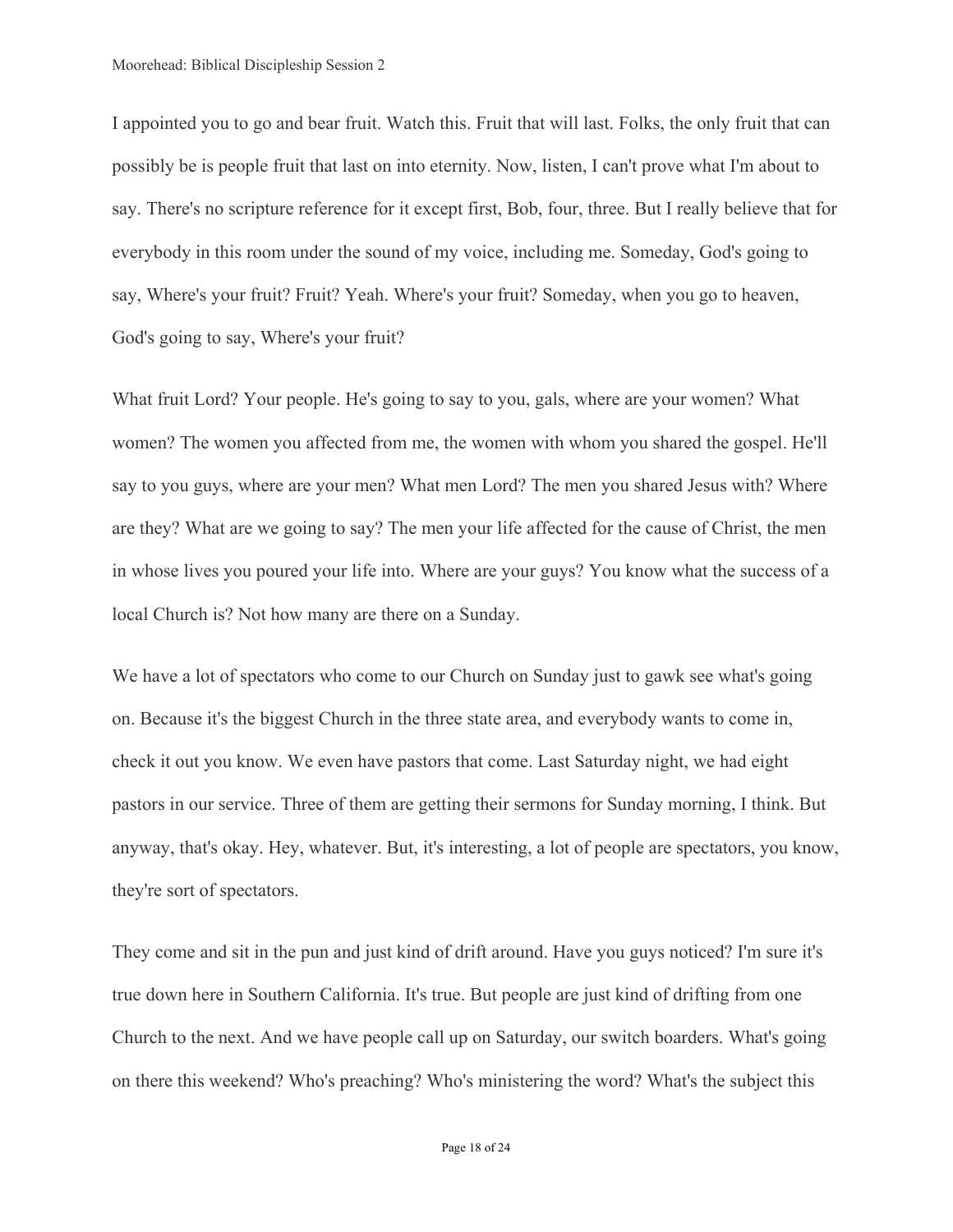weekend? What's the fair? In other words, what they're saying is what's on the menu. And like a bunch of spiritual porkers.

They're going around just slurping up the slop of the gospel, wondering, boy, I wonder what's on the SMORGAS board at this Church. And they go and go like a hog at the trough, you know, slurping up the truth there. And they got big notebooks and seminars. They go into the next one and something's going on over there and they just drip their spiritual porkers that are like gypsies drifting around from place to place. They never light, they never plug in, but they're just plugged up. Do you get my drift?

You know what I'm saying? They're spiritually constipated. Let me tell you something, folks. If the intake exceeds the output, the upkeep will be the downfall. Are you with me? If we take in more than we put out spiritually, we're just going to be walking around like a bunch of spiritual porkers. And we are informationed out. We have flamed out with information. We don't need information. We need evangelization. We need those people who've been slurping up the gospel slot for all the years to get off their butt ends and get out there and share Jesus.

Can somebody say Amen? Amen. All right, well, I had to get that off my chest. I can't talk like that at home, but I'm talking like it here. No, just joking. But now we're talking about discipleship, and this is going to kind of be my last major shot at this. I'm afraid that we won't have time to do it tomorrow. What was Jesus method? There are two methods for taking this world for Jesus. One is the addition method. That's man's method. You might write man up there, but I want all of you to get this down because it's going to be very important.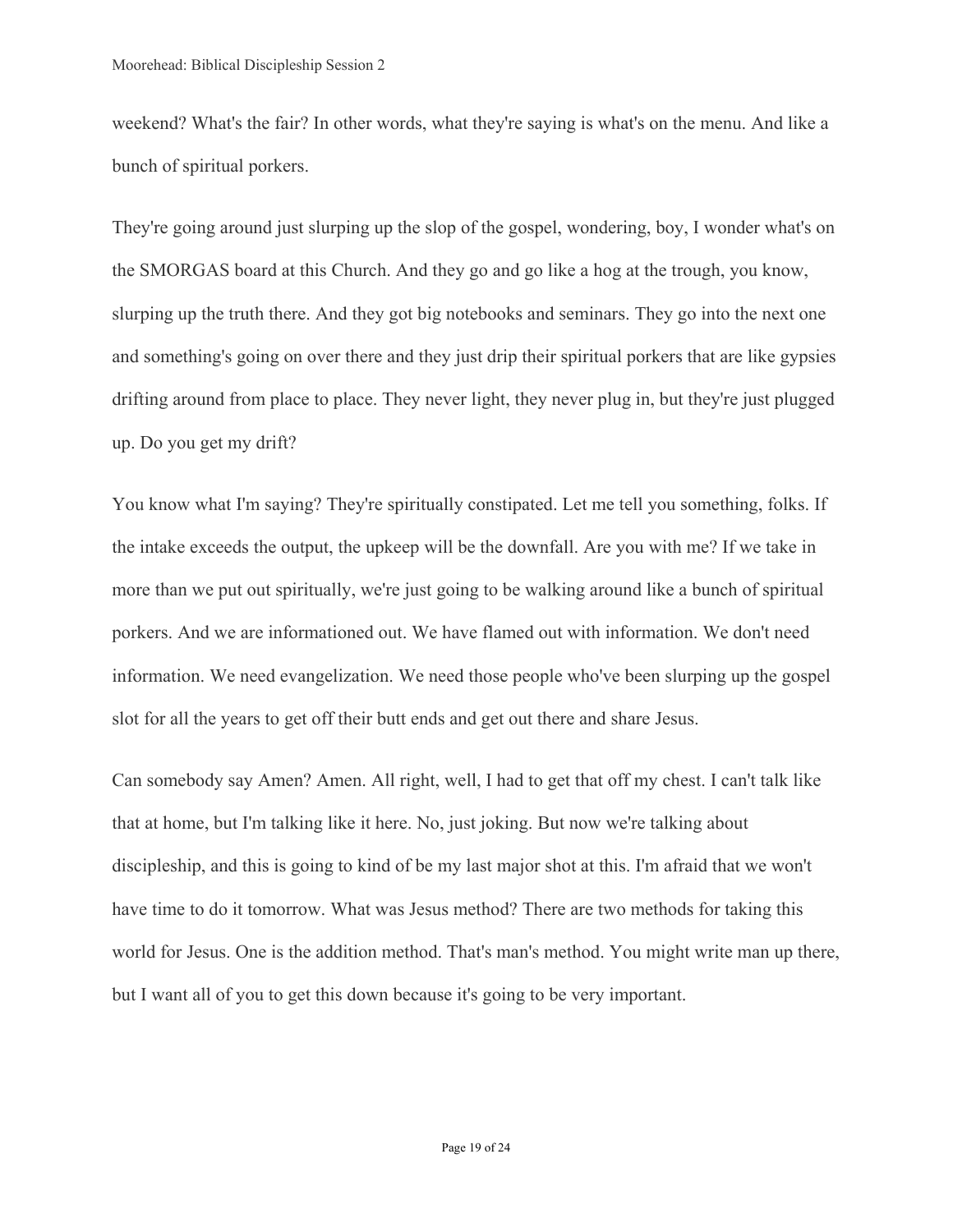Suppose you preach to 100,000 people every day, man. See, the world would call you a success. Write that down. Preach to 100,000 people a day. Now, what if you won 4%, 4,000 people accepted Christ? Well, you have a traveling ministry. I mean, you would be a howling success. Biola would give you an honorary doctorate probably. 4%, 4,000 people on Monday, 4,000 people on Tuesday. You realize it in one week that's 28,000 souls for Christ. I'd call that effective. But now wait a minute. That equals a million. 460,000 a year. Gee.

I'd call that great. That equals 23,360,016 years, man. Just call you BG. Billy Graham the second. That's incredible. But I want to tell you something. The world is not going to be saved by the addition method. All we do is preach to them, they come to Christ. We say bye bye. We're going to preach to somebody else. Bye bye somebody else. Bye bye. That's the addition method. Now get these stats down because I'm going to show you something. I want to prove something to you in just a minute.

We're going to drop the left shoe in just a minute. I believe this is not the method of Jesus. You say, well, what is? This one right here. The multiplication method. The multiplication method. Jesus didn't have an addition method. He had a multiplication method. His idea was to multiply. Numbers go up ultimately faster by multiplication than addition. How many know what 2 Timothy 2: 1-2, says Paul, said, what you have learned from me, I want you to commit to faithful men who in turn will be able to teach others also.

That is multiplication. That's pouring your lives into somebody who will pour their lives into somebody who will pour their lives into somebody. And we've got multiplication going on, not addition. Now watch this. This is how this method works. I believe we can take the world with it. Reach one person and take six months to train it. You say, what do you mean, train him to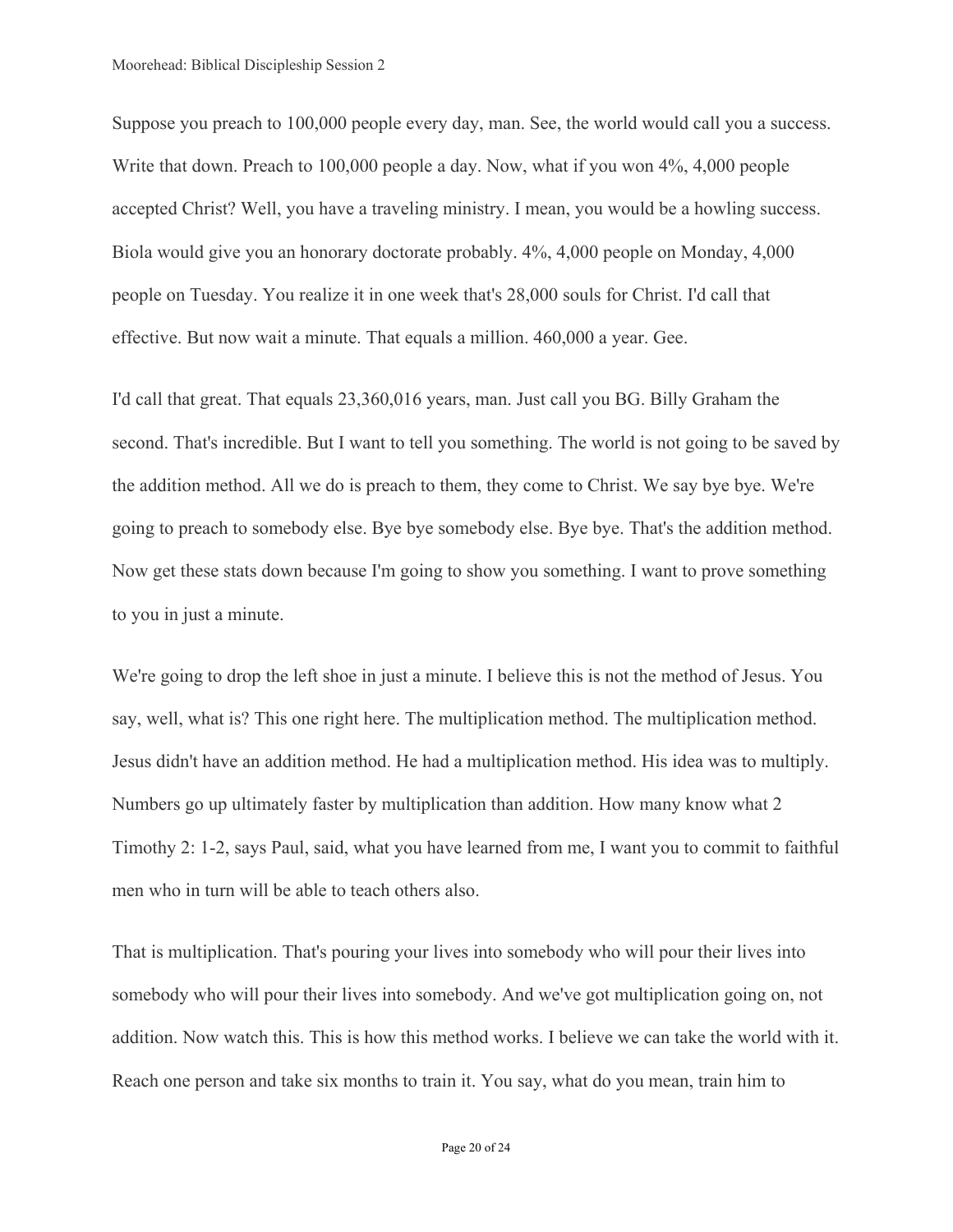disciple him? That that is possible for you to do to go out and win one person to Jesus Christ. Actually, you don't win them, do you?

The Holy Spirit wins him. But you're the instrument. One person to Jesus Christ this year just one this year and take six months to train. That that's in the realm of possibility. Let me see your hands. If you think it's in the realm of possibility, I think it is, too. Now, the second six months, you and her or you and him, each win one and train one. The second six months, each of you win one and train one. You say, man, this thing this puppy is a drag.

This has taken a long time. The third six months, the four. Now there are four of you. The four of you take four more. Gosh. That's incredible. But you still only have eight, don't you? And how much time has gone by? We're down into the second year. But at the end of the same 16 year period, fasten your seat belts. 4 billion people or 4 million people. No. 4 billion people would have come to know Jesus Christ and been trained. You say, how can that be?

How can that be? It's, like somebody said, would you rather have a penny a day multiplied or a \$1,000 for a month? Don't take the \$1,000. Take the penny a day multiplied because there's power in multiplication. 4 billion people. Up here you've only got 23 million people, you say, well, Gee, has that method been tried and found warning? No, it's been tried and found difficult. And so it's been abandoned. This is exactly what Jesus did. You know there's a book and I know you booked out.

You just booked out. But there's a little thin paperback book that I want to recommend. If you're serious about being at Biola and you're serious about wanting to serve the Lord, there's a little book I want you to get. Just write it down. It's called The Master Plan by Robert Coleman. It will blow your drawers off. So hold on. The Master Plan by Robert Coleman. Powerful book. You'll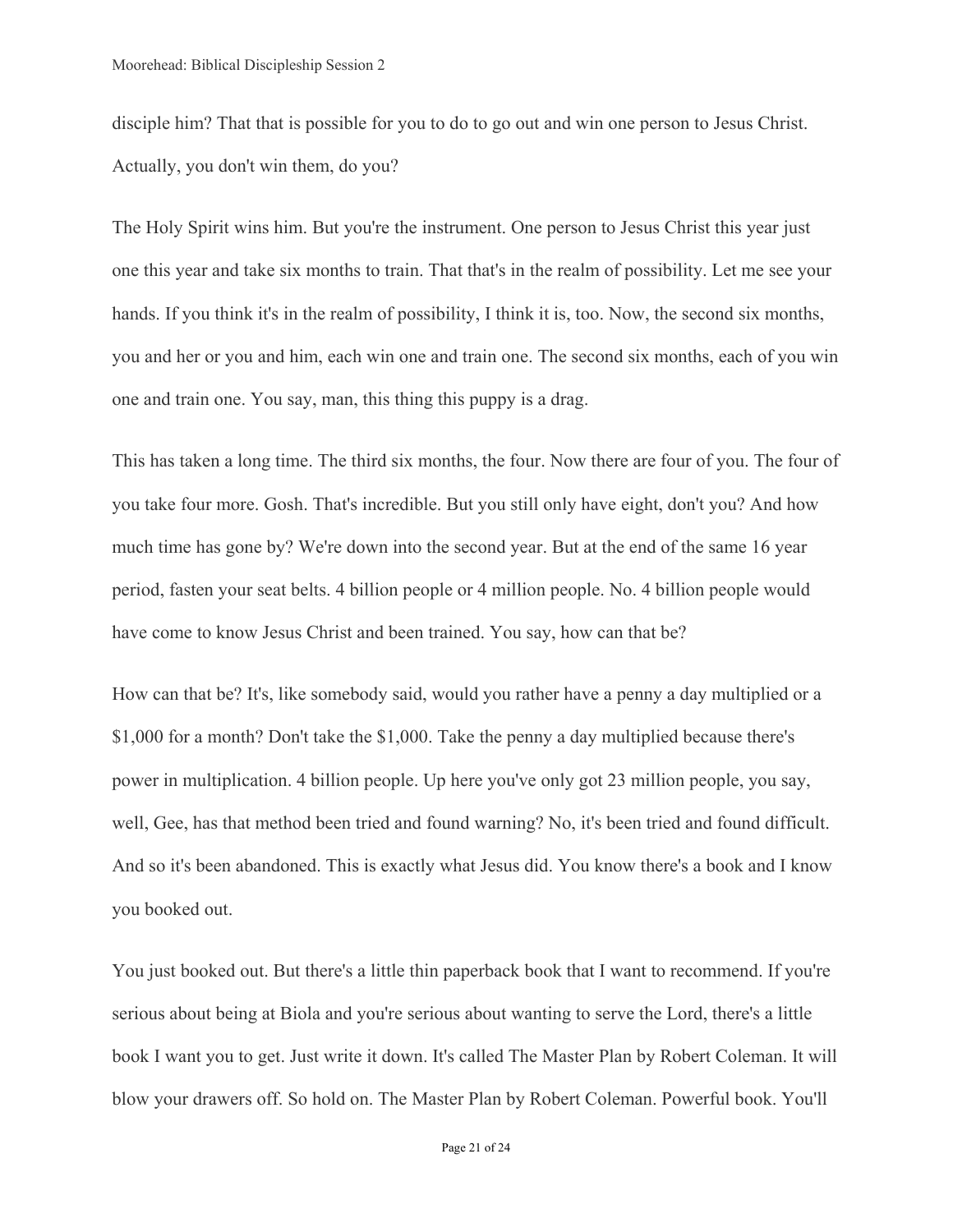never be the same again because Robert Coleman talks about the method of Jesus when he took those twelve men and poured his life into them.

Now could I just show you something? That because I'm afraid we're not going to have time for this tomorrow. Most of you have seen this. This is a little navigator tool. It's called a firm grasp of the Word. And I want to kind of close out on this because our time is up. I was going to give you the principles of a quiet time. Maybe we can do that tomorrow, but I want to just close out on this young people and kind of unbutton my shirt a little bit and get very transparent with you.

I shared with you that I was ready to crash and burn in the Ministry about 25 years ago. I was depleted. I was out of gas. I just was having, you know, when a car goes out of gas, you don't have any money to get gas. You get behind it and push it and it's very exhausting. You push it to this shopping center and then you push it over here to the cleaners. And it's very tiring to push your car around. And I was kind of pushing my own life around.

And the navigator asked me, how much time are you spending in God's Word daily and I was so embarrassed. I was a pastor of a Church. And I said, Well, you know, just to be honest with you, apart from sermon preparation time, I'm not spending any time at all in the Word most days. And this guy, I don't know how he did it. He sort of shamed me into it. And I began actually, it's been about 27 years ago. I began getting into God's Word on a daily basis, and he shared this little principle with me.

It starts with a little finger. We hear the Word. Faith comes by hearing Romans 10:17 in case you can't read that. We read the Word and that's Revelation 1:3. John said, I did pick up the word and read it. We study the word. That means that we just won't do more than casual go through. And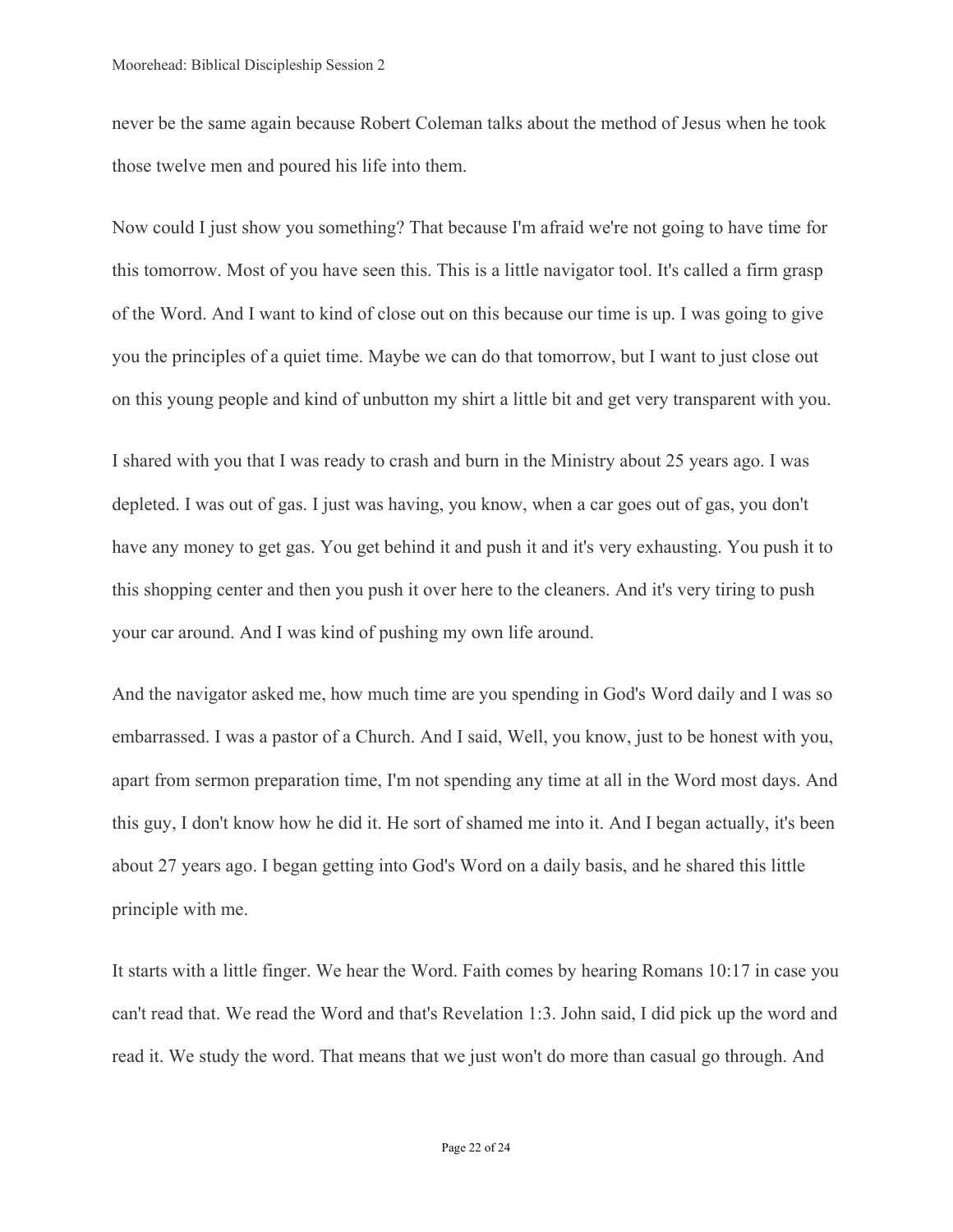then we memorize the word. I'm working on Psalm 96 right now. I just worked on it this morning in my quiet time, sing to the Lord, a new song. Sing to the Lord and bless His name.

It's wonderful. And then. But the most important tool of all is to meditate upon the Word. Now, if I were to take this Bible in my hand like this, see these fingers right here and hold the Word and ask Chris here to pull this out of my hand. I mean, a wimp could pull this out of my hand. Not that he's a wimp, but anybody could pull this out of my hand. But if I put these fingers on the top and the thumb of meditation on the Word, I've got a firm grasp of God's Word.

What is meditation? The Psalmist said on your law meditate day and night. The Hebrew word for meditation. And we'll kind of close out with this. The Hebrew word for meditation is this. It's the picture of a cow chewing her cud, swallowing it. I don't know how many of you knew. A cow swallows her cuds somewhere between six and seven times, vomits it back up again, chews it again and swallows again. This is called a process of pulling every nutrient out of that grass that's there. That's the word that's used in Hebrew for meditation.

To take the Scripture and chew upon it. Burp it back up and chew upon it again, burp it back up and chew upon it again. This is why young people listen to me. If you slip in your quiet time. You say you're getting legalistic honors now. No, no, no. If you slip in your quiet time, if you miss your quiet time, if you miss your time in the word and in prayer, could I tell you this? You're going to become a spiritual throw away and God will not be able to use your life.

Our time is up. And I appreciate this. I'd like to just take a minute and pray for all of you and let's stand up as we do that. Father, these have been great remainders. Today we feel so honored and privileged to be called disciples. But Lord, with with the discipleship to which you've called us. It's a stern way, Lord. And so today we confess again that we believe Jesus, that you are the